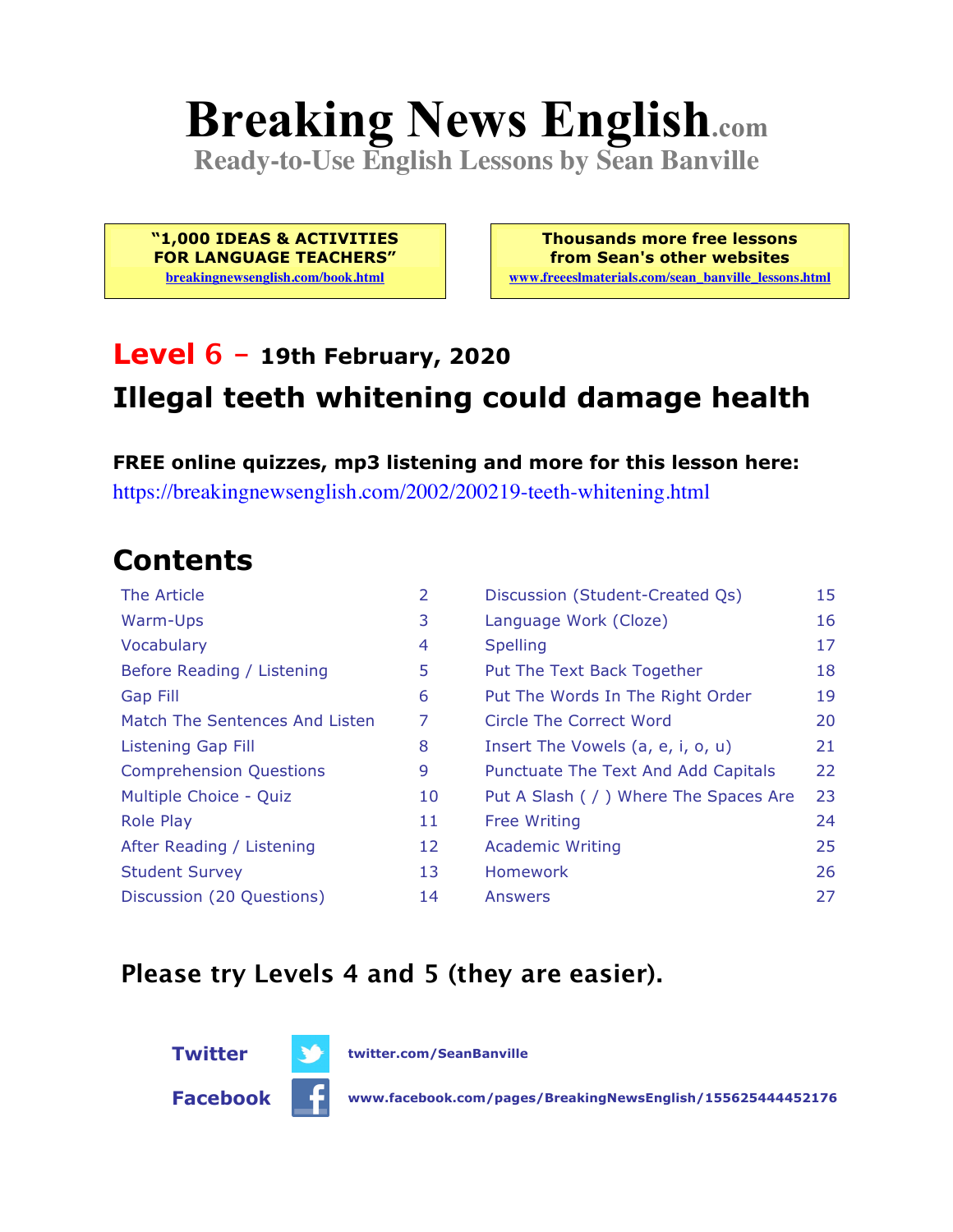### **THE ARTICLE**

From https://breakingnewsenglish.com/2002/200219-teeth-whitening.html

Everyone these days seems to want a gleaming set of pearly white teeth. Having the perfect Hollywood smile has created the multi-billion-dollar global teeth-whitening industry. However, not all is shiny and bright behind this business. A new report from the BBC states that illegal teethwhitening beauticians are putting their customers at risk of serious health problems. These include burnt gums and lips, blisters and lost teeth. The BBC reports that the General Dental Council in the UK reported a 26 per cent increase in complaints last year from people who had suffered problems after teeth-whitening procedures. In many cases, the people performing the teeth whitening were untrained and unqualified.

The teeth-whitening industry in the UK is regulated and the practice can only be performed by professionals who have registered with the General Dental Council. The BBC carried out an undercover investigation, which unearthed "thousands" of ill-qualified teeth-whitening practitioners. Two BBC researchers went undercover and paid nearly \$400 each to attend a teeth-whitening course at a London beauty college. The course lasted just five hours. The researchers received a certificate of attendance and were told they could earn \$100 an hour to treat customers. Anyone attending these courses and setting up their own businesses would be doing so illegally and they could end up with a criminal record.

Sources: https://www.**bbc.com**/news/uk-england-london-51388639 https://www.**thesun.co.uk**/fabulous/10932978/illegal-teeth-whitening-people-burns-missing-teeth/ https://www.**standard.co.uk**/news/crime/scandal-of-courses-in-teethwhitening-patients-at-riska4357981.html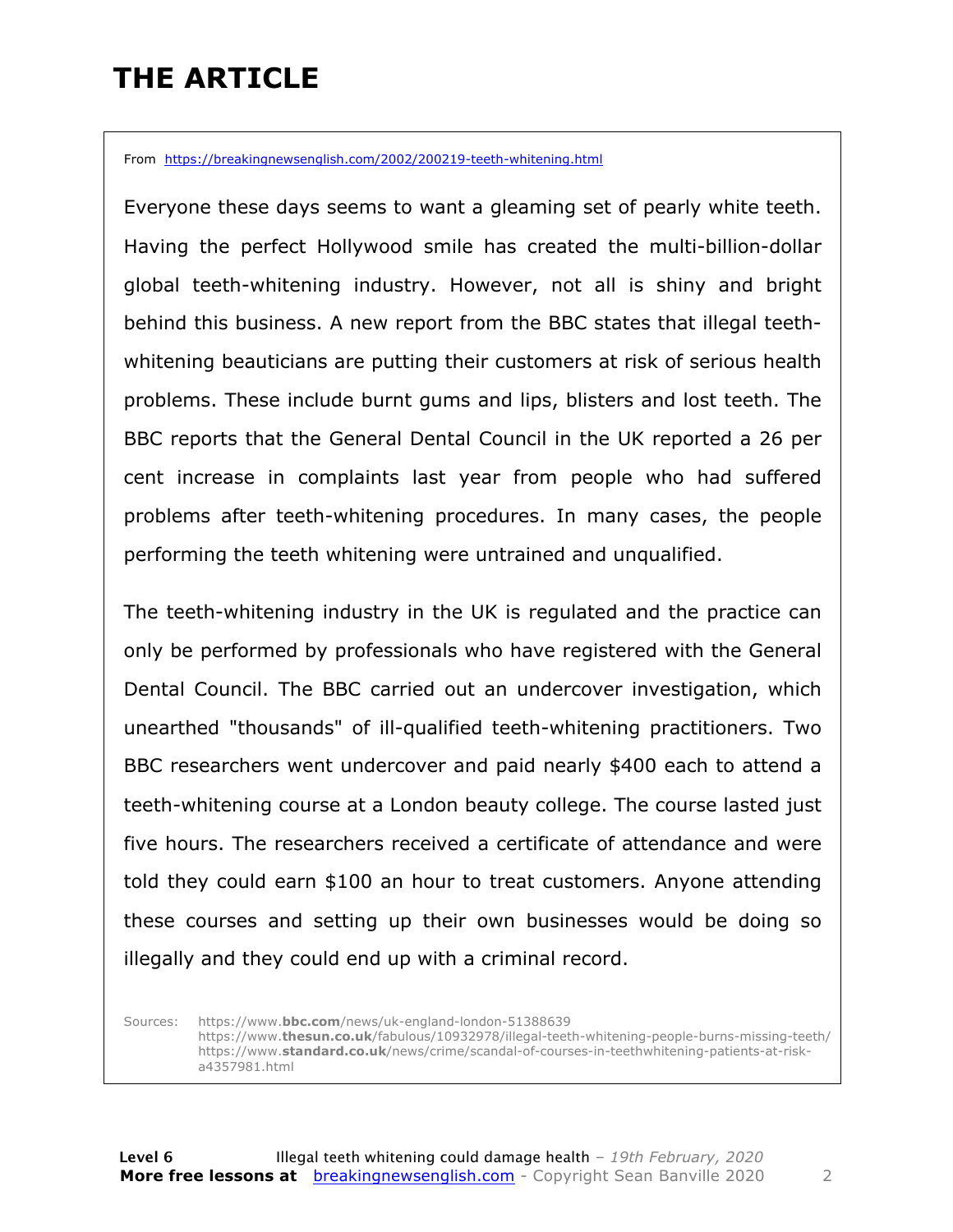**1. TEETH WHITENING:** Students walk around the class and talk to other students about teeth whitening. Change partners often and share your findings.

**2. CHAT:** In pairs / groups, talk about these topics or words from the article. What will the article say about them? What can you say about these words and your life?

white teeth / multi-billion dollar / global industry / gums / lips / blisters / complaints / teeth whitening / professionals / undercover / beauty / health / customers / criminal

Have a chat about the topics you liked. Change topics and partners frequently.

**3. WHITE:** Students A strongly believe it is very important to have beautiful white teeth; Students B **strongly** believe it isn't. Change partners again and talk about your conversations.

**4. DENTAL PROBLEMS:** What do you know about these dental problems? What can we do for them? Complete this table with your partner(s). Change partners often and share what you wrote.

|                   | <b>What I Know</b> | <b>What We Can Do</b> |
|-------------------|--------------------|-----------------------|
| Tooth decay       |                    |                       |
| Discoloured teeth |                    |                       |
| Crooked teeth     |                    |                       |
| Gum disease       |                    |                       |
| Sensitive teeth   |                    |                       |
| <b>Bad Breath</b> |                    |                       |

**5. SMILE:** Spend one minute writing down all of the different words you associate with the word "smile". Share your words with your partner(s) and talk about them. Together, put the words into different categories.

**6. TEETH:** Rank these with your partner. Put the best things for your teeth at the top. Change partners often and share your rankings.

- Toothpaste
- Carrots
- Water
- Milk
- Floss
- Dentist visits
- Mouth guard
- Gum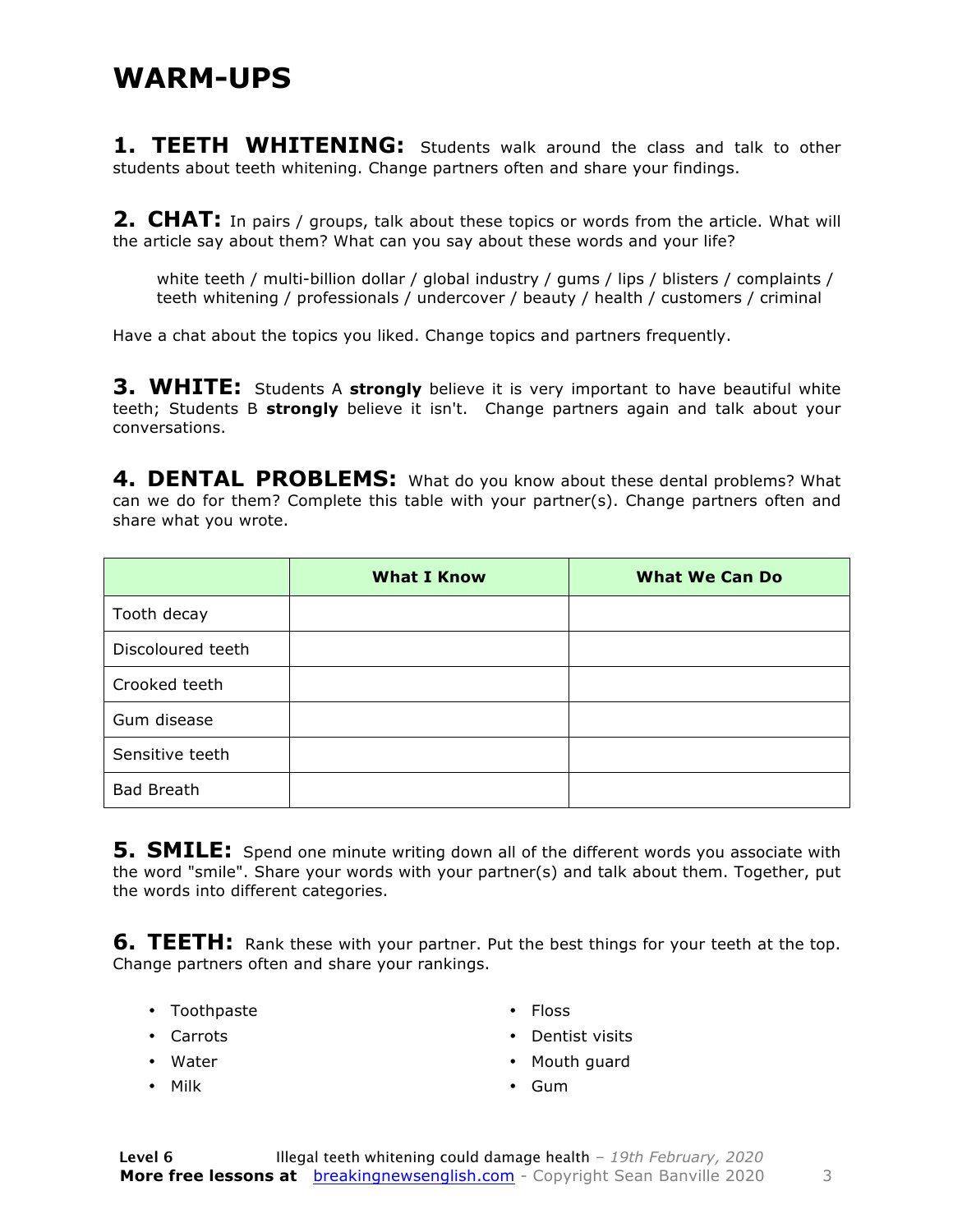#### **VOCABULARY MATCHING**

#### **Paragraph 1**

| 1.  | gleaming    | a. | A small bubble on the skin filled with liquid<br>and caused by friction, burning, or other<br>damage.                                                       |
|-----|-------------|----|-------------------------------------------------------------------------------------------------------------------------------------------------------------|
| 2.  | industry    | b. | that<br>situation<br>$\mathsf{A}$<br>statement<br>is<br>a<br>unsatisfactory or unacceptable.                                                                |
| 3.  | gum         | c. | Very shiny.                                                                                                                                                 |
| 4.  | blister     | d. | Control a business activity by means of<br>rules.                                                                                                           |
| 5.  | complaint   | е. | Economic activity based around a type of<br>business.                                                                                                       |
| 6.  | procedure   | f. | The hard area of flesh around the roots of<br>the teeth in the upper or lower jaw.                                                                          |
| 7.  | regulated   | g. | A surgical operation.                                                                                                                                       |
|     | Paragraph 2 |    |                                                                                                                                                             |
| 8.  | undercover  | h. | The total of the past achievements or<br>actions of a person or organization.                                                                               |
| 9.  | unearthed   | i. | A person involved in or involving secret<br>work within a community or organization,<br>especially for the purposes of a police<br>investigation or spying. |
| 10. | certificate | j. | Discovered something hidden, lost, or kept<br>secret.                                                                                                       |
| 11. | attendance  | k. | Get money in return for working<br>or<br>providing services.                                                                                                |
| 12. | earn        | I. | The action or state of going regularly to or<br>being present at a place or event.                                                                          |
| 13. | criminal    | m. | A document proving a level of achievement<br>in a course of study or training.                                                                              |
| 14. | record      | n. | A person who has committed a crime.                                                                                                                         |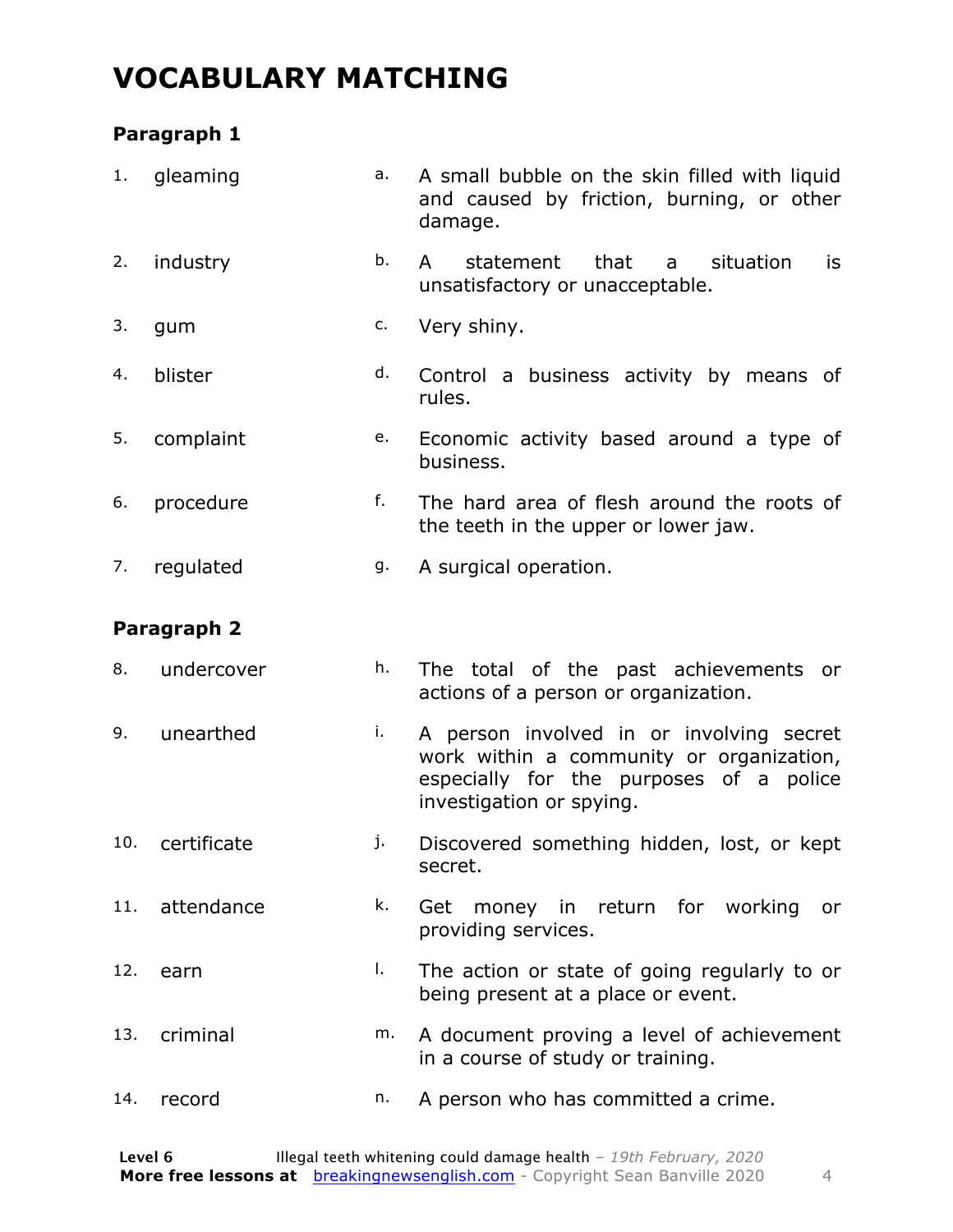### **BEFORE READING / LISTENING**

From https://breakingnewsenglish.com/2002/200219-teeth-whitening.html

#### **1. TRUE / FALSE:** Read the headline. Guess if a-h below are true (T) or false (F).

- a. The article said everyone used to want pearly white teeth. **T / F**
- b. Having a Hollywood smile can cost a billion dollars. **T / F**
- c. Beauticians are causing burnt gums and lips in some people. **T / F**
- d. Some people performing teeth whitening are unqualified and untrained. **T / F**
- e. The teeth-whitening industry in the UK is unregulated. **T / F**
- f. The BBC found dozens of ill-qualified teeth whiteners. **T / F**
- g. A teeth-whitening course lasts just five hours. **T / F**
- h. Setting up a teeth-whitening business can result in a criminal record. **T / F**

#### **2. SYNONYM MATCH:**

Match the following synonyms. The words in **bold** are from the news article.

- **1. gleaming**
- **2. perfect**
- **3. at risk**
- **4. complaints**
- **5. cases**
- **6. regulated**
- **7. carried out**
- **8. undercover**
- **9. earn**
- **10. attending**
- a. conducted
- b. protests
- c. taking part in
- d. instances
- e. shining
- f. incognito
- g. take home
- h. ideal
- i. monitored
- j. in danger

#### **3. PHRASE MATCH:** (Sometimes more than one choice is possible.)

- 1. a gleaming set of
- 2. the multi-billion-dollar global
- 3. teeth-whitening
- 4. burnt gums
- 5. untrained and
- 6. The teeth-whitening industry in the UK
- 7. the practice can only be performed by
- 8. Two BBC researchers went
- 9. received a certificate
- 10. setting up their own
- a. professionals
- b. and lips
- c. pearly white teeth
- d. businesses
- e. is regulated
- f. beauticians
- g. of attendance
- h. unqualified
- i. teeth-whitening industry
- j. undercover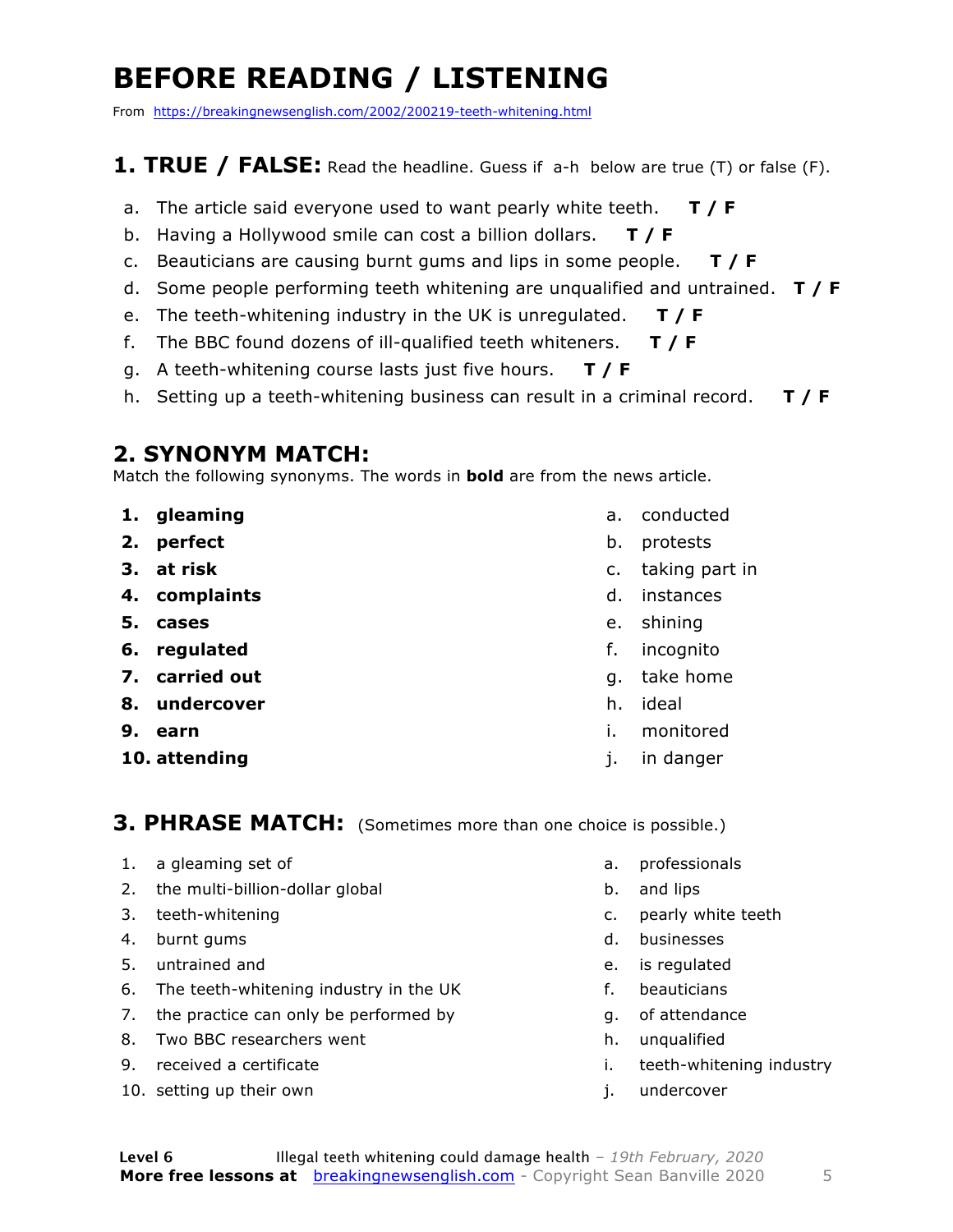### **GAP FILL**

From https://breakingnewsenglish.com/2002/200219-teeth-whitening.html

Everyone these days seems to want a  $(1)$  \_\_\_\_\_\_\_\_\_\_\_\_ set of pearly white teeth. Having the perfect Hollywood smile has created the multi-billion-dollar global teeth-whitening (2) \_\_\_\_\_\_\_\_\_\_\_\_. However, not all is shiny and bright (3)  $\qquad \qquad$  this business. A new report from the BBC states that illegal teeth-whitening beauticians are putting their customers at (4) \_\_\_\_\_\_\_\_\_\_\_\_ of serious health problems. These include burnt gums and lips, (5) \_\_\_\_\_\_\_\_\_\_\_\_\_\_ and lost teeth. The BBC reports that the General Dental Council in the UK reported a 26 per cent increase in (6) \_\_\_\_\_\_\_\_\_\_\_\_\_\_ last year from people who had suffered problems after teeth-whitening (7) \_\_\_\_\_\_\_\_\_\_\_\_\_\_. In many cases, the people (8) \_\_\_\_\_\_\_\_\_\_\_\_\_ the teeth whitening were untrained and unqualified. *risk complaints industry performing gleaming procedures behind blisters*

The teeth-whitening industry in the UK is  $(7)$  and the practice can only be performed by professionals who have registered with the General Dental Council. The BBC (8) an undercover investigation, which (9) \_\_\_\_\_\_\_\_\_\_\_\_ "thousands" of ill-qualified teeth-whitening practitioners. Two BBC researchers went (10) \_\_\_\_\_\_\_\_\_\_\_\_ and paid nearly \$400 each to attend a teeth-whitening course at a London beauty college. The (11) \_\_\_\_\_\_\_\_\_\_\_\_\_ lasted just five hours. The researchers received a (12) \_\_\_\_\_\_\_\_\_\_\_\_\_\_ of attendance and were told they could earn \$100 an hour to (13) \_\_\_\_\_\_\_\_\_\_\_\_ customers. Anyone attending these courses and setting up their own businesses would be doing so illegally and they could end up with a criminal  $(14)$  \_\_\_\_\_\_\_\_\_\_\_\_\_. *undercover carried treat course regulated record unearthed certificate*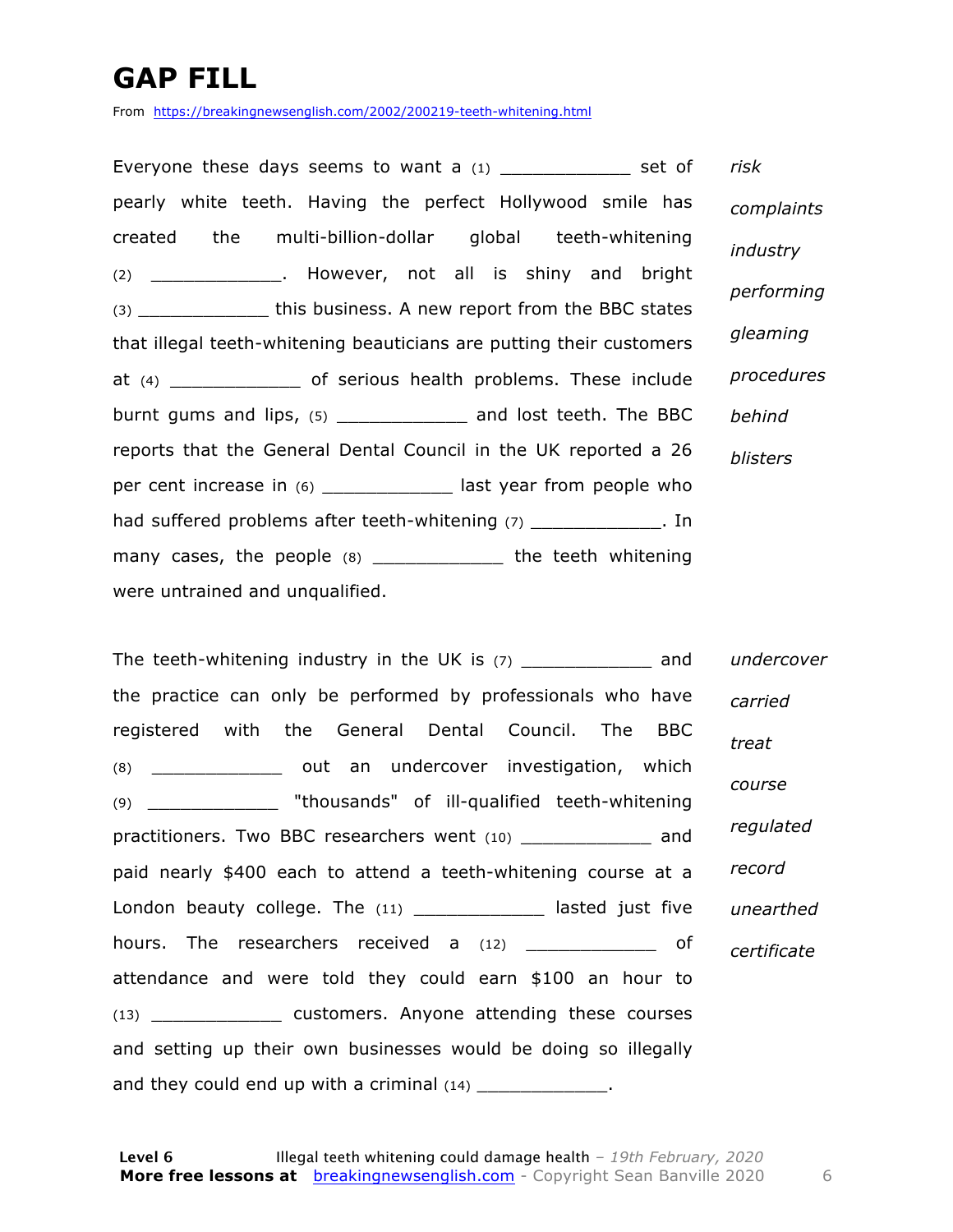#### **LISTENING – Guess the answers. Listen to check.**

From https://breakingnewsenglish.com/2002/200219-teeth-whitening.html

| 1) Everyone these days seems to want a gleaming set of ______                                                 |
|---------------------------------------------------------------------------------------------------------------|
| a. pear white teeth<br>b. pearl white teeth                                                                   |
| c. pearl white tooth                                                                                          |
| d. early white tooth                                                                                          |
| 2) the BBC states that illegal teeth-whitening beauticians are putting their ________<br>a. customers at risk |
| b. customers to risk                                                                                          |
| c. customers on risk<br>d. customers are risk                                                                 |
| 3) These include burnt gums and lips, blisters ______                                                         |
| a. end lost teeth<br>b. and lost tooth                                                                        |
| c. end lost tooth                                                                                             |
| d. and lost teeth                                                                                             |
| 4) from people who had suffered problems after teeth-<br>a. whiten in procedures                              |
| b. whitening procedure                                                                                        |
| c. whitening procedures<br>d. whiten in procedure                                                             |
| 5) the people performing the teeth whitening were untrained _______                                           |
| a. and in qualified                                                                                           |
| b. and non-qualified<br>c. and unqualify                                                                      |
| d. and unqualified                                                                                            |
| 6) the practice can only be performed by professionals ________<br>a. who have register                       |
| b. who are registered                                                                                         |
| c. whom have register<br>d. who have registered                                                               |
| 7) which unearthed "thousands" of ill-qualified teeth-                                                        |
| a. white ending practitioners                                                                                 |
| b. whiten in practitioners<br>c. whiter ending practitioner                                                   |
| d. whitening practitioners                                                                                    |
| 8) went undercover and paid nearly \$400 each to attend a teeth-<br>a. whitening coarse                       |
| b. whitening cause                                                                                            |
| c. whitening course                                                                                           |
| d. whitening calls<br>9) received a certificate of attendance and were told they could earn _______           |
| a. \$100 an hourly                                                                                            |
| b. \$100 an hour<br>c. \$100 an hours                                                                         |
| d. \$100 an our                                                                                               |
| 10) own businesses would be doing so illegally and they could end up with ______                              |
| a. a criminal wrecker<br>b. a criminal wreck cord                                                             |
| c. a criminal record                                                                                          |

d. a criminal wreck chord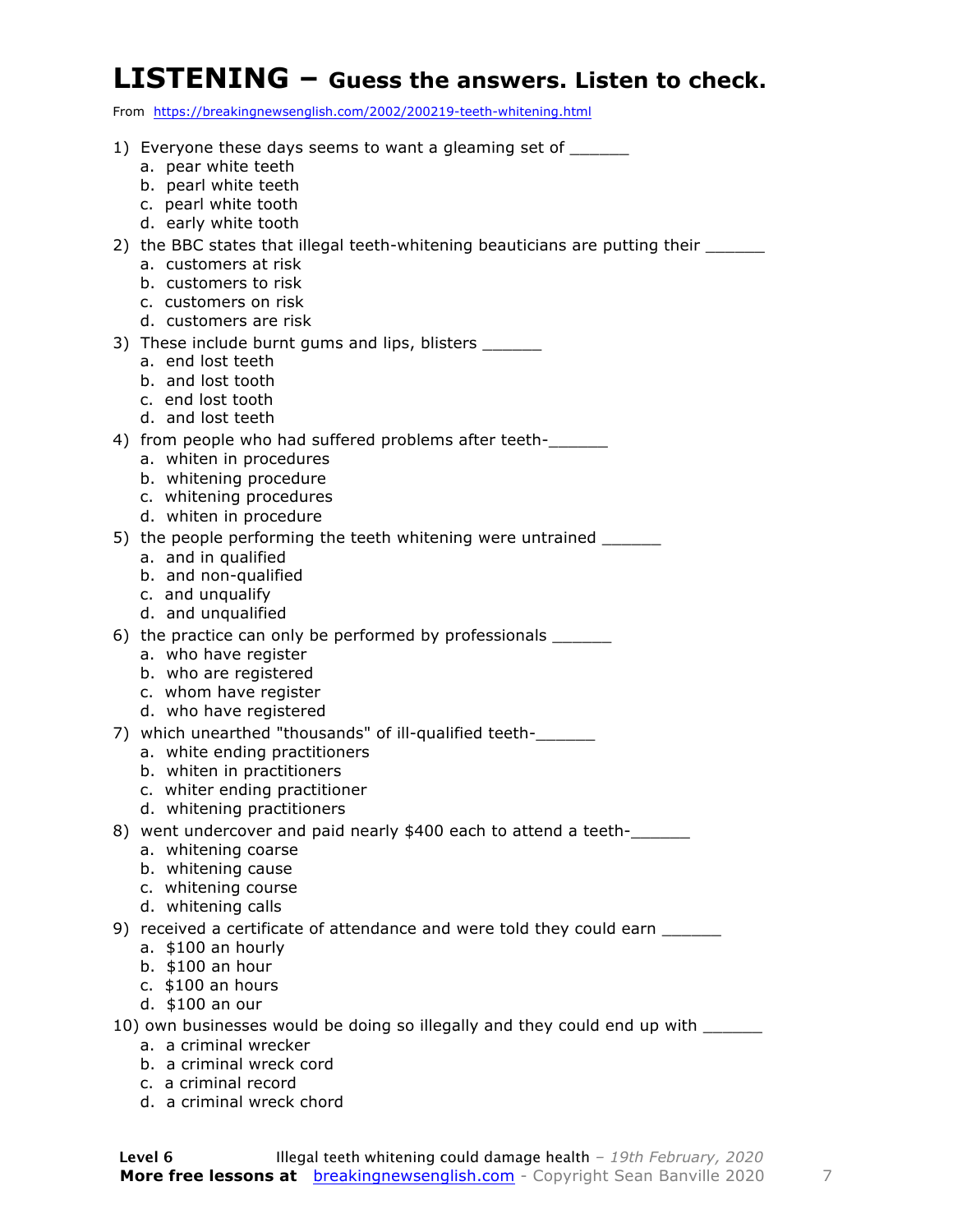#### **LISTENING – Listen and fill in the gaps**

From https://breakingnewsenglish.com/2002/200219-teeth-whitening.html

Everyone these days seems to want  $(1)$  \_\_\_\_\_\_\_\_\_\_\_\_\_\_\_\_\_\_\_\_\_\_\_\_\_ of pearly white teeth. Having the perfect Hollywood  $(2)$   $(2)$ multi-billion-dollar global teeth-whitening industry. However, not all is shiny and bright behind this business. A new report from the BBC states that illegal teeth-whitening beauticians are (3) \_\_\_\_\_\_\_\_\_\_\_\_\_\_\_\_\_\_\_\_\_\_\_\_\_ at risk of serious health problems. These (4) example and lips, blisters and lost teeth. The BBC reports that the General Dental Council in the UK reported a 26 per cent (5) contains the last year from people who had suffered problems after teeth-whitening procedures. In many cases, the people performing the teeth whitening were (6) \_\_\_\_\_\_\_\_\_\_\_\_\_\_\_\_\_\_\_\_\_\_\_.

The teeth-whitening industry in the UK is regulated and the practice can only be performed by professionals who  $(7)$  and the General Dental Council. The BBC carried out (8) \_\_\_\_\_\_\_\_\_\_\_\_\_\_\_\_\_\_\_\_\_\_, which unearthed "thousands" of ill-qualified teeth-whitening practitioners. Two BBC researchers went undercover (9) \_\_\_\_\_\_\_\_\_\_\_\_\_\_\_\_\_\_\_\_\_\_\_\_\_ \$400 each to attend a teeth-whitening course at a London beauty college. The course lasted just five hours. The researchers (10) and the state of attendance and were told they could earn \$100 an hour (11) **Anyone attending these courses and setting up** their own businesses would be doing so illegally and they could end up with  $(12)$   $\qquad \qquad$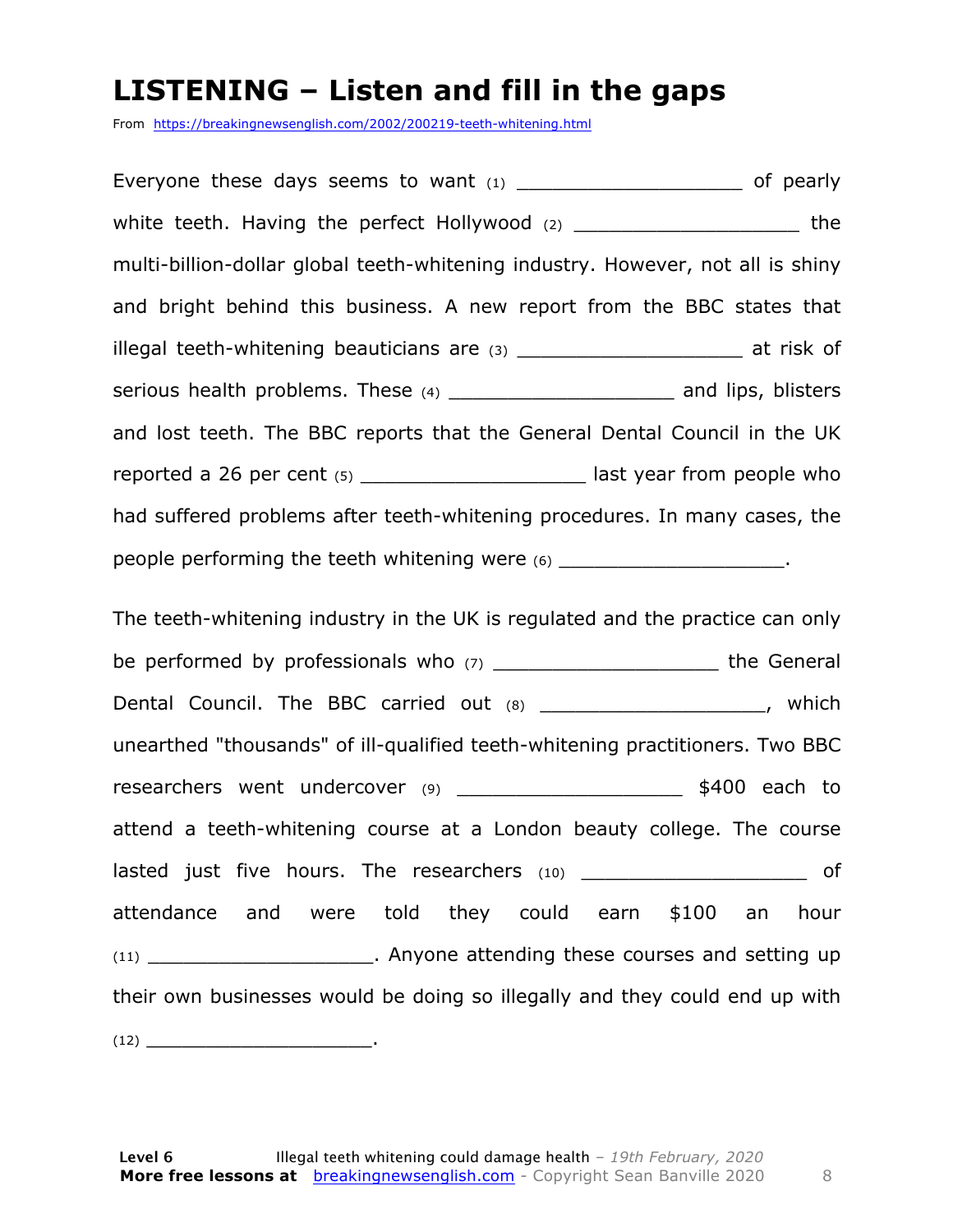### **COMPREHENSION QUESTIONS**

From https://breakingnewsenglish.com/2002/200219-teeth-whitening.html

- 1. What did the article say everyone seems to want these days?
- 2. Where is everything not all shiny and bright?
- 3. What gets burnt in some teeth-whitening procedures?
- 4. By how much did complaints rise last year?
- 5. What was wrong with the people doing teeth whitening in many cases?
- 6. Who are the only people that can do teeth whitening in the UK?
- 7. What kind of investigation did the BBC carry out?
- 8. How much did it cost for one researcher to do the teeth-whitening course?
- 9. How long was the teeth-whitening course mentioned in the article?
- 10. What could someone get for illegally doing teeth whitening?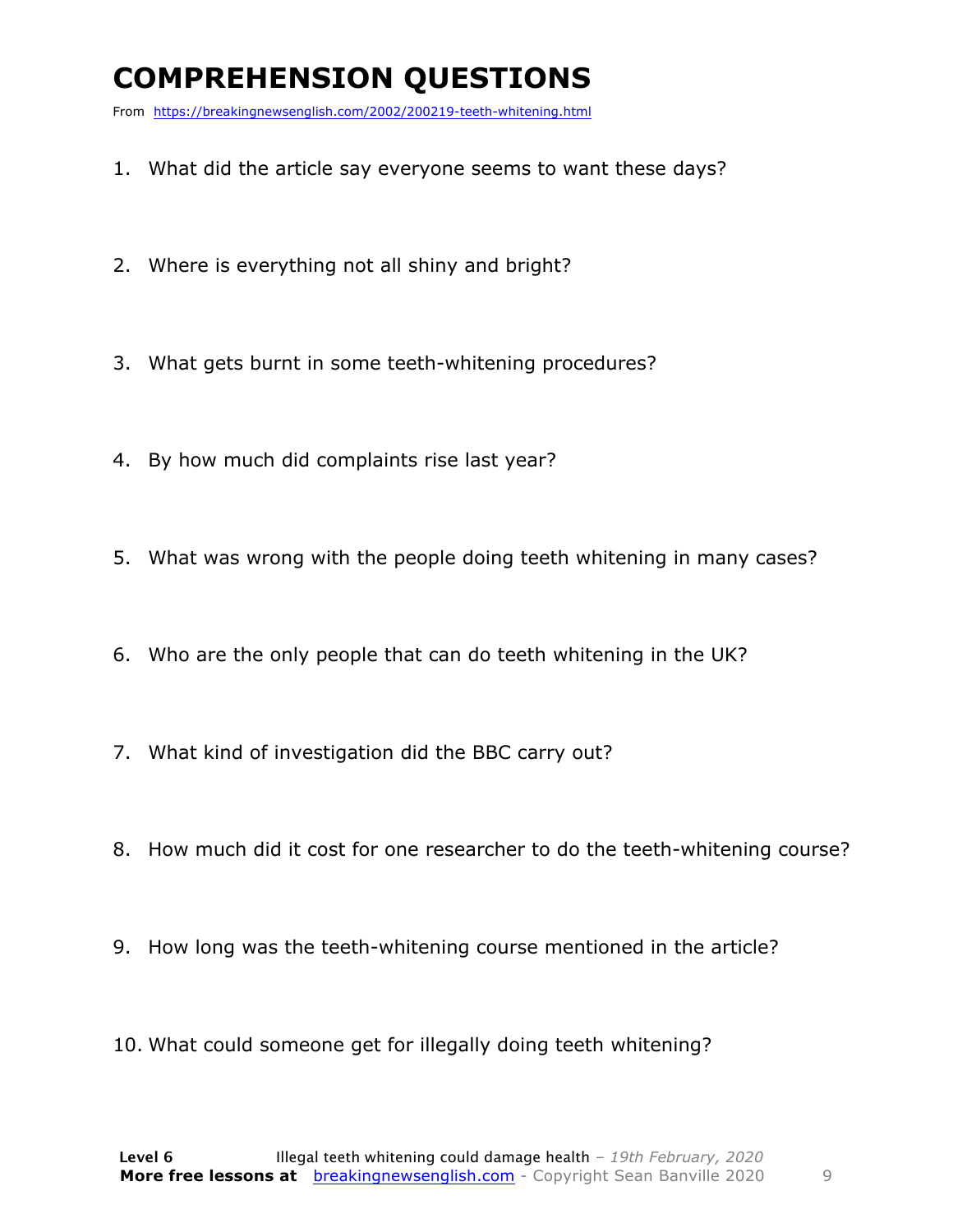### **MULTIPLE CHOICE - QUIZ**

From https://breakingnewsenglish.com/2002/200219-teeth-whitening.html

| 1) What did the article say everyone<br>seems to want these days?<br>a) pearly white teeth<br>b) straight teeth<br>c) strawberry toothpaste<br>d) a nice smile                                          | 6) Who are the only people that can<br>do teeth whitening in the UK?<br>a) doctors<br>b) dentists<br>c) artists<br>d) professionals                                                        |
|---------------------------------------------------------------------------------------------------------------------------------------------------------------------------------------------------------|--------------------------------------------------------------------------------------------------------------------------------------------------------------------------------------------|
| 2) Where is everything not all shiny<br>and bright?<br>a) in people's mouths<br>b) in dental clinics<br>c) the teeth-whitening industry<br>d) inside teeth                                              | 7) What kind of investigation did the<br>BBC carry out?<br>a) a thorough investigation<br>b) an impromptu investigation<br>c) an undercover investigation<br>d) an expensive investigation |
| 3) What gets burnt in some teeth-<br>whitening procedures?<br>a) the dentist's fingers<br>b) chins and cheeks<br>c) the face<br>d) gums and lips                                                        | 8) How much did it cost for one<br>researcher to do the teeth-whitening<br>course?<br>a) $$40$<br>b) $$400$<br>c) $$4,000$<br>d) $$40,000$                                                 |
| 4) By how much did complaints rise<br>last year?<br>a) $25%$<br>b) $26%$<br>c) $24%$<br>$d)$ 28%                                                                                                        | 9) How long was the teeth-whitening<br>course mentioned in the article?<br>a) five weeks<br>b) five days<br>c) five hours                                                                  |
| 5) What was wrong with the people<br>doing teeth whitening in many<br>cases?<br>a) they were untrained and<br>unqualified<br>b) they were too young<br>c) they were too old<br>d) they failed the exams | d) five months<br>10) What could someone get for<br>illegally doing teeth whitening?<br>a) a prison sentence<br>b) a criminal record<br>c) burnt<br>d) a bad reputation                    |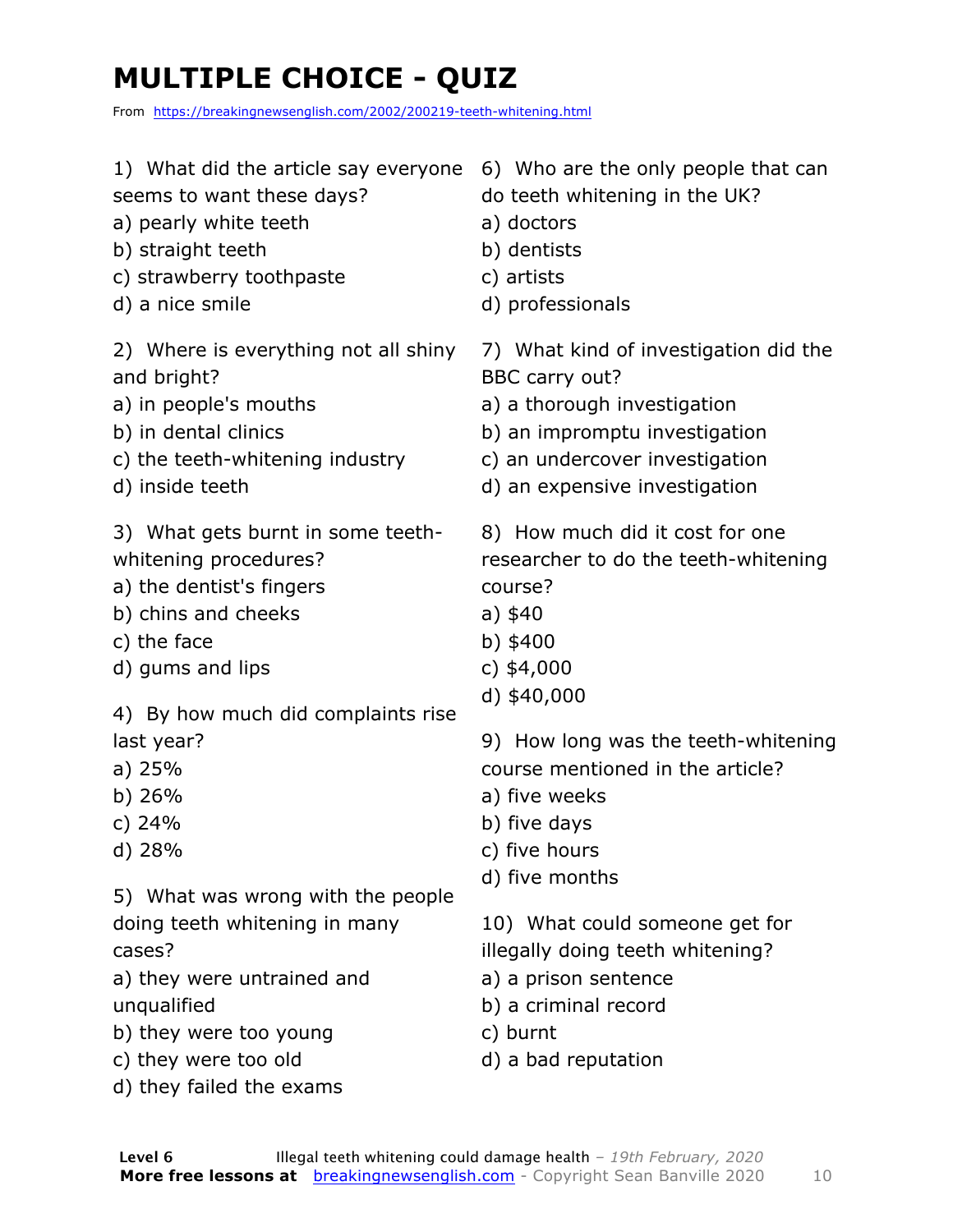### **ROLE PLAY**

From https://breakingnewsenglish.com/2002/200219-teeth-whitening.html

#### **Role A – Carrots**

You think carrots are the best thing for your teeth. Tell the others three reasons why. Tell them why their things aren't as good. Also, tell the others which is the worst of these (and why): milk, mouth guard or flossing.

#### **Role B – Milk**

You think milk is the best thing for your teeth. Tell the others three reasons why. Tell them why their things aren't as good. Also, tell the others which is the worst of these (and why): carrots, mouth guard or flossing.

#### **Role C – Mouth Guard**

You think a mouth guard is the best thing for your teeth. Tell the others three reasons why. Tell them why their things aren't as good. Also, tell the others which is the worst of these (and why): milk, carrots or flossing.

#### **Role D – Flossing**

You think flossing is the best thing for your teeth. Tell the others three reasons why. Tell them why their things aren't as good. Also, tell the others which is the worst of these (and why): milk, mouth guard or carrots.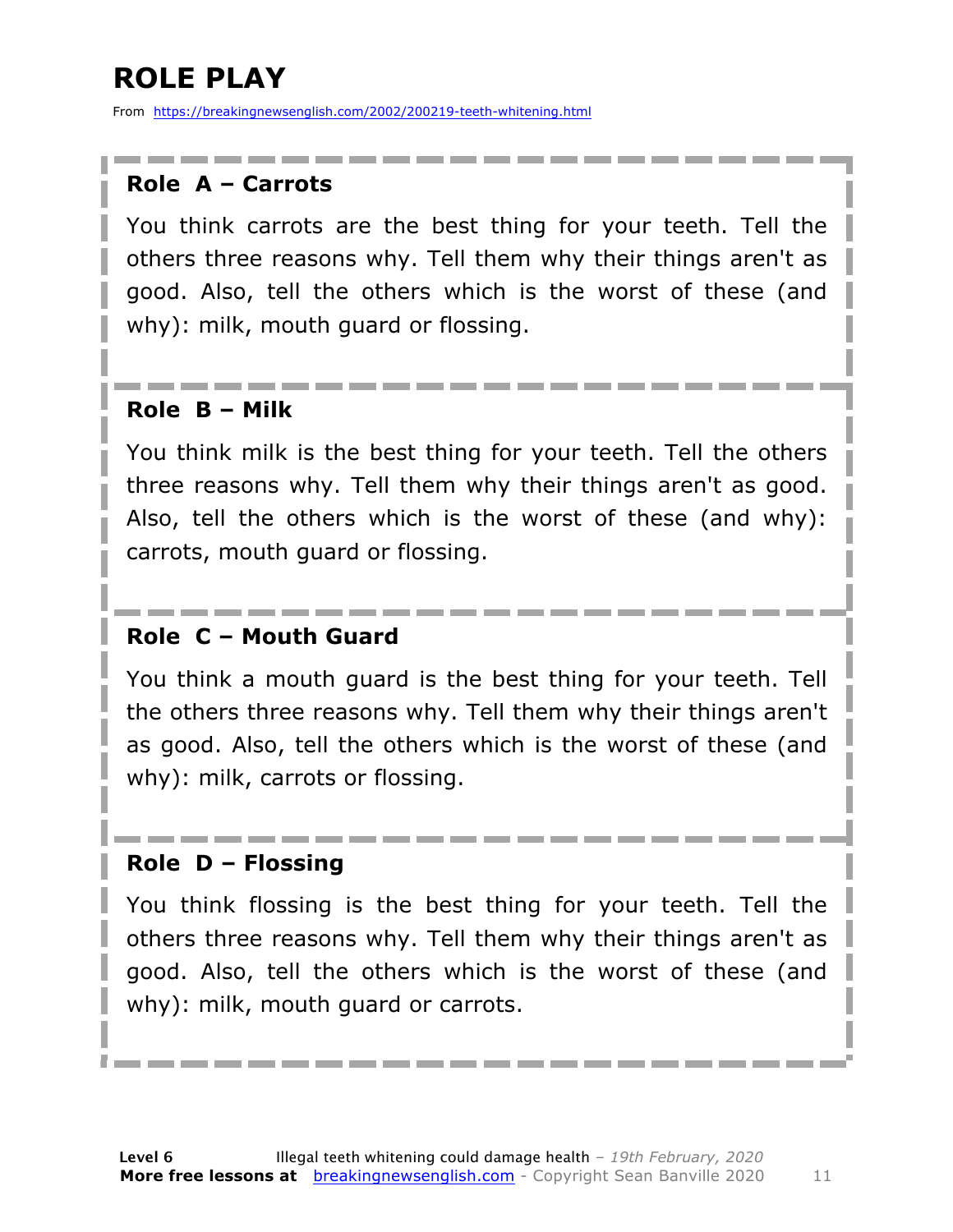## **AFTER READING / LISTENING**

From https://breakingnewsenglish.com/2002/200219-teeth-whitening.html

**1. WORD SEARCH:** Look in your dictionary / computer to find collocates, other meanings, information, synonyms … for the words 'teeth' and 'white'.

| teeth | white |
|-------|-------|
|       |       |
|       |       |
|       |       |

- Share your findings with your partners.
- Make questions using the words you found.
- Ask your partner / group your questions.

2. **ARTICLE OUESTIONS:** Look back at the article and write down some questions you would like to ask the class about the text.

- Share your questions with other classmates / groups.
- Ask your partner / group your questions.

**3. GAP FILL:** In pairs / groups, compare your answers to this exercise. Check your answers. Talk about the words from the activity. Were they new, interesting, worth learning…?

**4. VOCABULARY:** Circle any words you do not understand. In groups, pool unknown words and use dictionaries to find their meanings.

**5. TEST EACH OTHER:** Look at the words below. With your partner, try to recall how they were used in the text: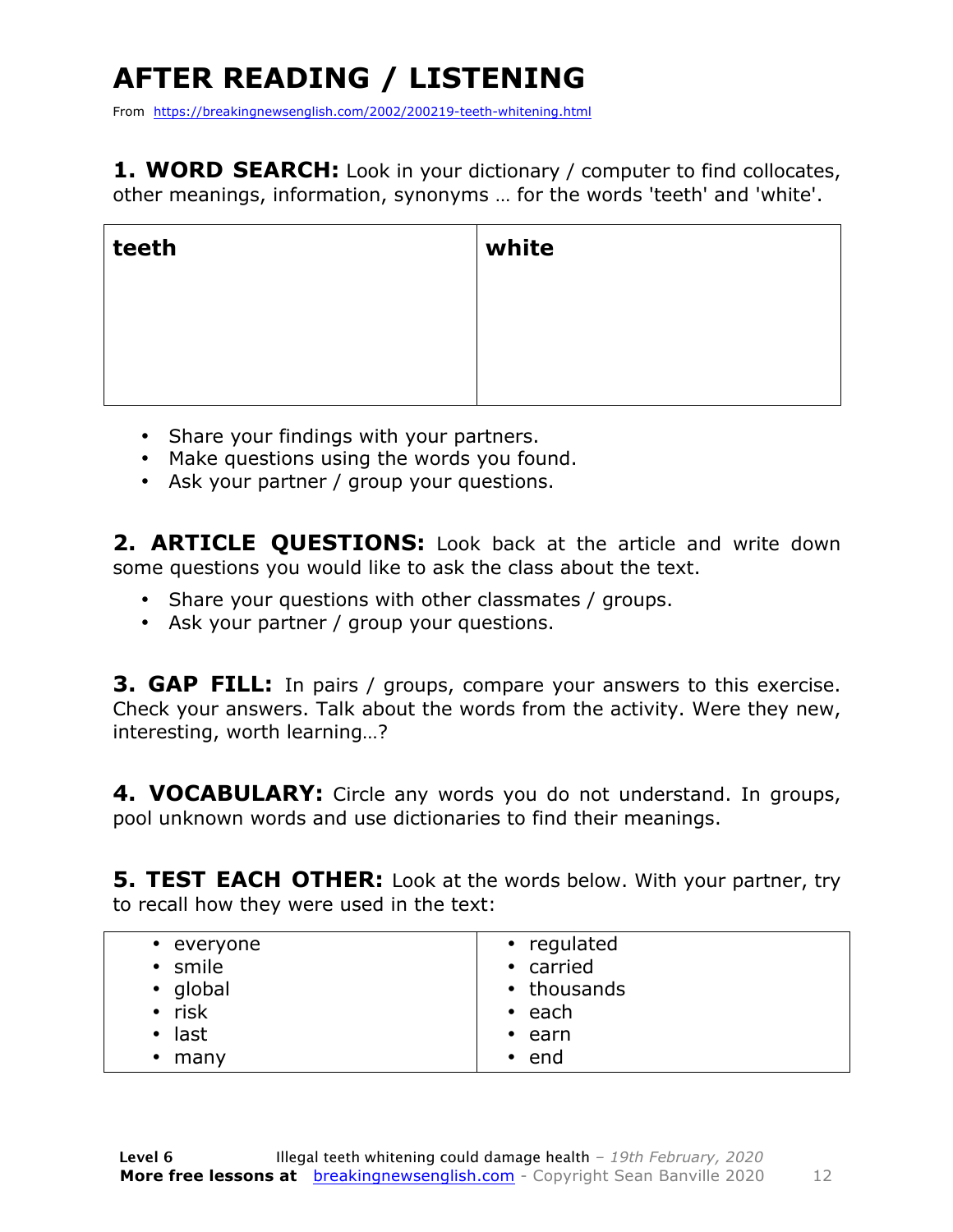### **TEETH WHITENING SURVEY**

From https://breakingnewsenglish.com/2002/200219-teeth-whitening.html

Write five GOOD questions about teeth whitening in the table. Do this in pairs. Each student must write the questions on his / her own paper.

When you have finished, interview other students. Write down their answers.

|      | STUDENT 1 | STUDENT 2 | STUDENT 3 |
|------|-----------|-----------|-----------|
| Q.1. |           |           |           |
| Q.2. |           |           |           |
| Q.3. |           |           |           |
| Q.4. |           |           |           |
| Q.5. |           |           |           |

- Now return to your original partner and share and talk about what you found out. Change partners often.
- Make mini-presentations to other groups on your findings.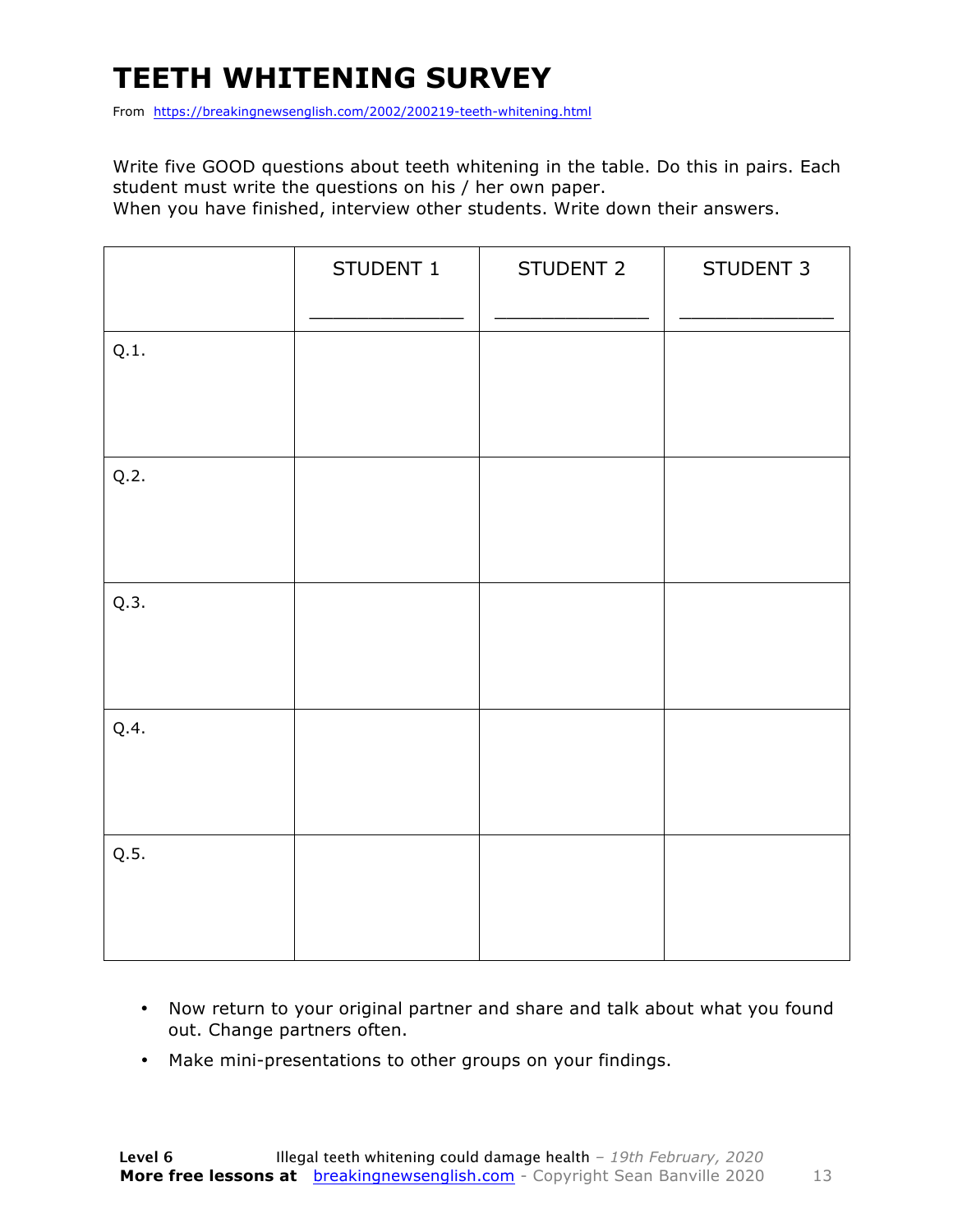### **TEETH WHITENING DISCUSSION**

STUDENT A's QUESTIONS (Do not show these to student B)

- 1. What did you think when you read the headline?
- 2. What images are in your mind when you hear the word 'teeth'?
- 3. How happy are you with your teeth?
- 4. How important are white teeth to you?
- 5. What problems have you had with your teeth?
- 6. How much money would you spend to improve your teeth?
- 7. What should happen to the illegal teeth whiteners?
- 8. What serious health problems can bad teeth give you?
- 9. What impression does a white smile give?
- 10. Why do people go to unqualified teeth whiteners?

*Illegal teeth whitening could damage health – 19th February, 2020* Thousands more free lessons at breakingnewsenglish.com

-----------------------------------------------------------------------------

#### **TEETH WHITENING DISCUSSION**

STUDENT B's QUESTIONS (Do not show these to student A)

- 11. Did you like reading this article? Why/not?
- 12. What do you think of when you hear the word 'white'?
- 13. What do you think about what you read?
- 14. Should teeth whitening only be done by dentists?
- 15. Would you like to be a dentist?
- 16. What do you do to look after your teeth?
- 17. What changes would you like to make to your teeth?
- 18. In what jobs is it important to have a nice white smile?
- 19. What would different coloured teeth be like?
- 20. What questions would you like to ask a teeth whitener?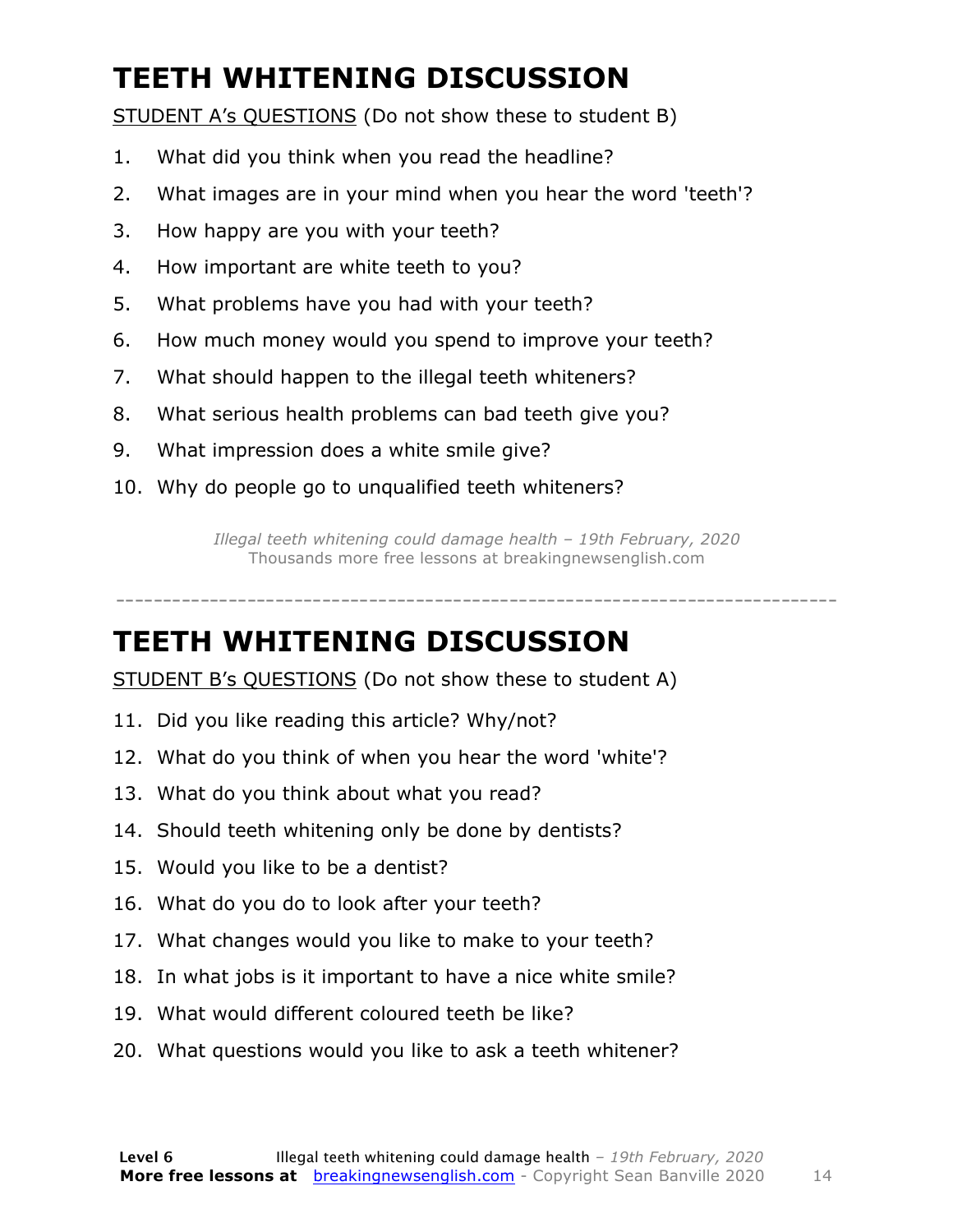### **DISCUSSION (Write your own questions)**

STUDENT A's QUESTIONS (Do not show these to student B)

| 1. |                                                                                                                       |
|----|-----------------------------------------------------------------------------------------------------------------------|
| 2. | <u> 1980 - Johann Barbara, martin da basar da basar da basar da basar da basar da basar da basar da basar da basa</u> |
|    |                                                                                                                       |
| 3. |                                                                                                                       |
| 4. |                                                                                                                       |
| 5. | <u> 1989 - Johann John Stone, mars eta biztanleria (</u>                                                              |
| 6. |                                                                                                                       |
|    | Convright @ hreakingnewsenglish com 2020                                                                              |

Copyright © breakingnewsenglish.com 2020

### **DISCUSSION (Write your own questions)**

STUDENT B's QUESTIONS (Do not show these to student A)

| 1. | <u> Alexandria de la contrada de la contrada de la contrada de la contrada de la contrada de la contrada de la c</u> |  |  |
|----|----------------------------------------------------------------------------------------------------------------------|--|--|
|    |                                                                                                                      |  |  |
| 2. |                                                                                                                      |  |  |
| 3. |                                                                                                                      |  |  |
|    |                                                                                                                      |  |  |
| 4. |                                                                                                                      |  |  |
| 5. |                                                                                                                      |  |  |
| 6. |                                                                                                                      |  |  |
|    |                                                                                                                      |  |  |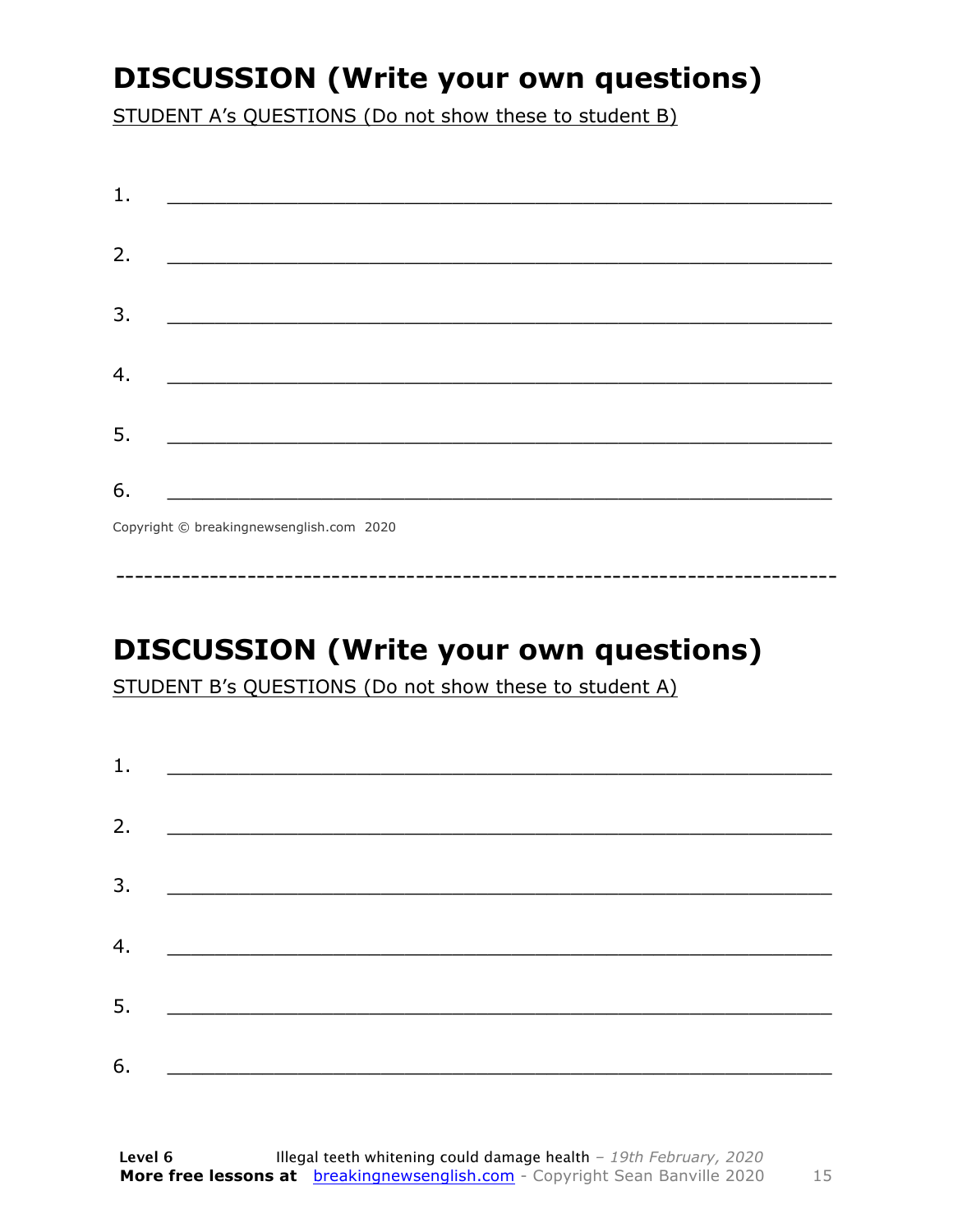### **LANGUAGE - CLOZE**

From https://breakingnewsenglish.com/2002/200219-teeth-whitening.html

Everyone these days seems to want a gleaming  $(1)$  of pearly white teeth. Having the perfect Hollywood smile has created the multi-billion-dollar global teethwhitening  $(2)$  . However, not all is shiny and bright behind this business. A new report from the BBC states that illegal teeth-whitening beauticians are putting their customers at risk of serious health problems. These include burnt (3) \_\_\_\_ and lips, blisters and lost teeth. The BBC reports that the General Dental Council in the UK reported a 26 per cent increase in (4) \_\_\_\_ last year from people who had suffered problems after teeth-whitening  $(5)$  \_\_\_\_\_. In many  $(6)$  \_\_\_\_\_, the people performing the teeth whitening were untrained and unqualified.

The teeth-whitening industry in the UK is  $(7)$  and the practice can only be performed by professionals who have registered with the General Dental Council. The BBC carried (8) \_\_\_\_ an undercover investigation, which (9) \_\_\_\_ "thousands" of ill-qualified teeth-whitening practitioners. Two BBC researchers went undercover and paid nearly \$400 each to (10) \_\_\_\_\_ a teeth-whitening course at a London beauty college. The course lasted just five hours. The researchers received a certificate of attendance and were told they could  $(11)$  \$100 an hour to treat customers. Anyone attending these courses and setting up their own businesses would be doing (12) **illegally and they could end up with a criminal record.** 

#### **Put the correct words from the table below in the above article.**

| 1.  | (a) | grouping    | (b) | array        | (c) | collection   | (d) | set        |
|-----|-----|-------------|-----|--------------|-----|--------------|-----|------------|
| 2.  | (a) | exoneration | (b) | amalgamation | (c) | conglomerate | (d) | industry   |
| 3.  | (a) | gems        | (b) | qums         | (c) | germs        | (d) | gins       |
| 4.  | (a) | compliant   | (b) | complainants | (c) | complaints   | (d) | complies   |
| 5.  | (a) | enraptures  | (b) | unravels     | (c) | procedures   | (d) | elasticity |
| 6.  | (a) | cases       | (b) | causes       | (c) | carcasses    | (d) | caucuses   |
| 7.  | (a) | regulation  | (b) | regulated    | (c) | regulate     | (d) | regulates  |
| 8.  | (a) | out         | (b) | up           | (c) | in           | (d) | over       |
| 9.  | (a) | planted     | (b) | unearthed    | (c) | soiled       | (d) | digging    |
| 10. | (a) | amend       | (b) | addend       | (c) | attend       | (d) | upend      |
| 11. | (a) | yearn       | (b) | learn        | (c) | earn         | (d) | tern       |
| 12. | (a) | which       | (b) | thus         | (c) | whatsoever   | (d) | <b>SO</b>  |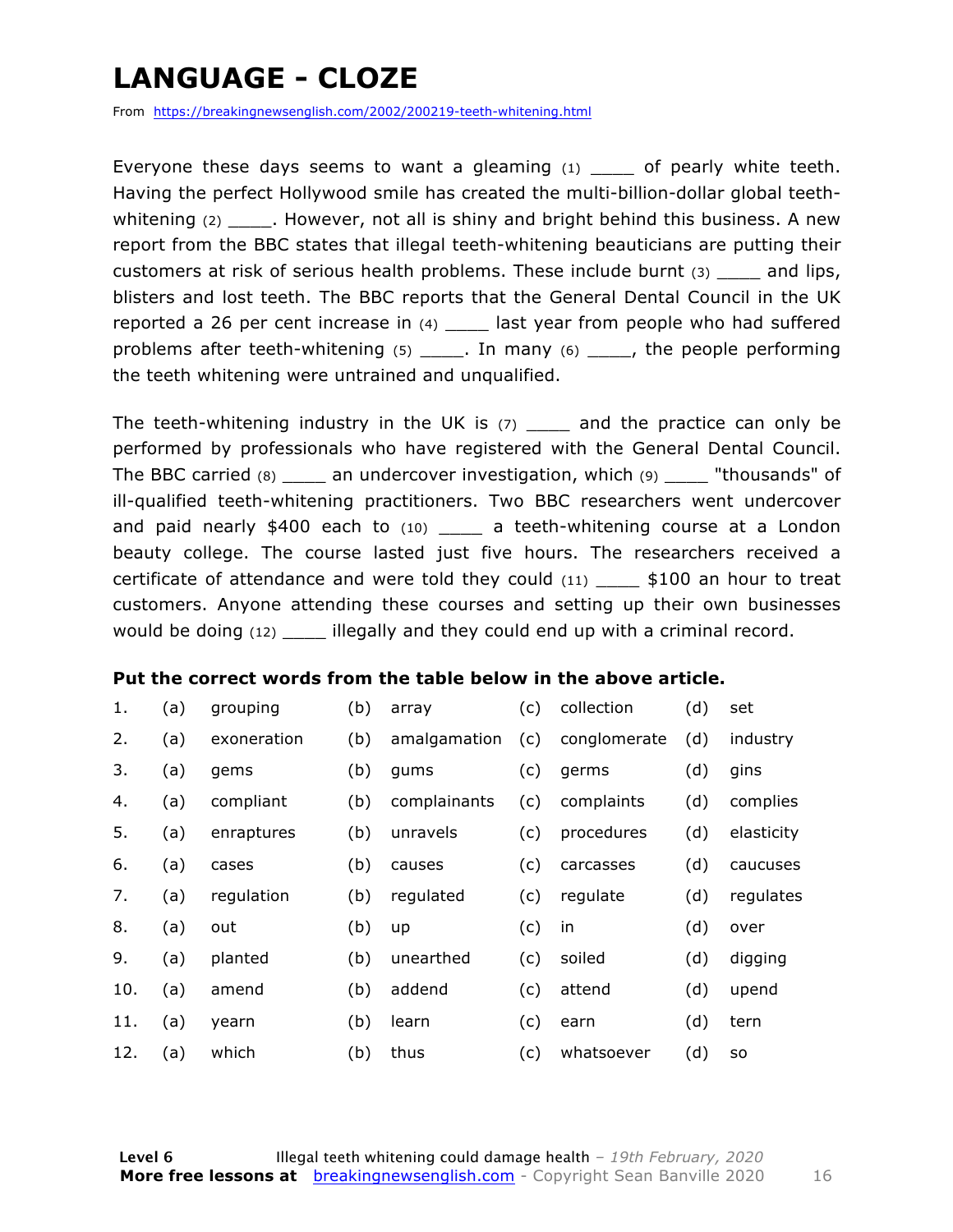### **SPELLING**

From https://breakingnewsenglish.com/2002/200219-teeth-whitening.html

#### **Paragraph 1**

- 1. a amilgegn set of pearly white teeth
- 2. teeth-whitening asitbieuanc
- 3. burnt gums and lips, sreitbls and lost teeth
- 4. a 26 per cent increase in namplotics
- 5. teeth-whitening deroeruscp
- 6. untrained and iefquluaind

#### **Paragraph 2**

- 7. the UK is teeldrgau
- 8. carried out an undercover tegaiotsvnnii
- 9. which ahenteurd "thousands"
- 10. teeth-whitening pernisocttria
- 11. received a acrietitfce of attendance
- 12. end up with a malniirc record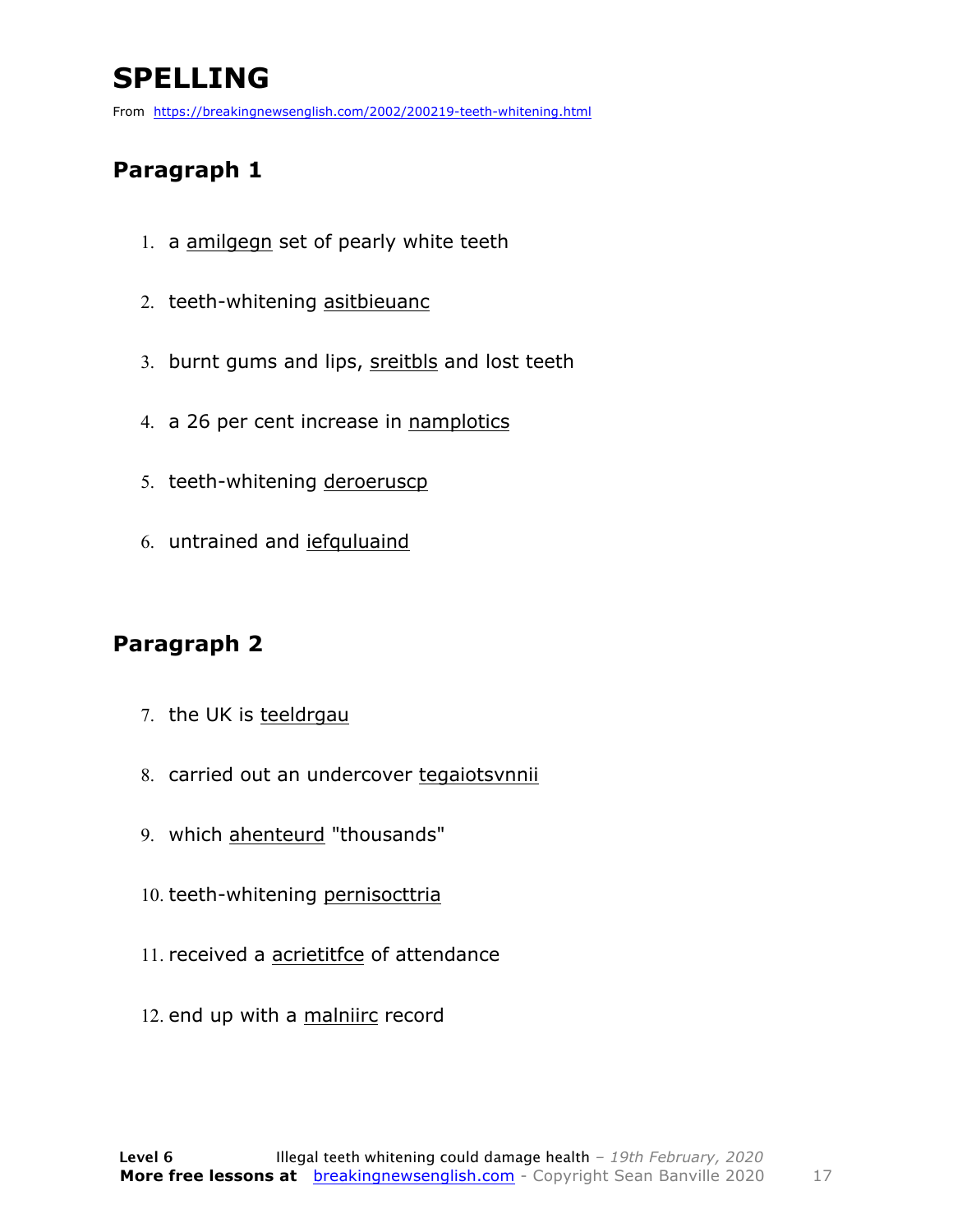### **PUT THE TEXT BACK TOGETHER**

From https://breakingnewsenglish.com/2002/200219-teeth-whitening.html

#### **Number these lines in the correct order.**

- ( ) college. The course lasted just five hours. The researchers received a certificate of attendance and were told they could
- ( *1* ) Everyone these days seems to want a gleaming set of pearly white teeth. Having the perfect Hollywood
- ( ) bright behind this business. A new report from the BBC states that illegal teeth-whitening
- ( ) by professionals who have registered with the General Dental Council. The BBC carried out an undercover
- ( ) The teeth-whitening industry in the UK is regulated and the practice can only be performed
- ( ) teeth. The BBC reports that the General Dental Council in the UK reported a 26 per cent increase
- ( ) procedures. In many cases, the people performing the teeth whitening were untrained and unqualified.
- ( ) investigation, which unearthed "thousands" of ill-qualified teethwhitening practitioners. Two BBC researchers went
- ( ) smile has created the multi-billion-dollar global teeth-whitening industry. However, not all is shiny and
- ( ) businesses would be doing so illegally and they could end up with a criminal record.
- ( ) in complaints last year from people who had suffered problems after teeth-whitening
- ( ) earn \$100 an hour to treat customers. Anyone attending these courses and setting up their own
- ( ) beauticians are putting their customers at risk of serious health problems. These include burnt gums and lips, blisters and lost
- ( ) undercover and paid nearly \$400 each to attend a teeth-whitening course at a London beauty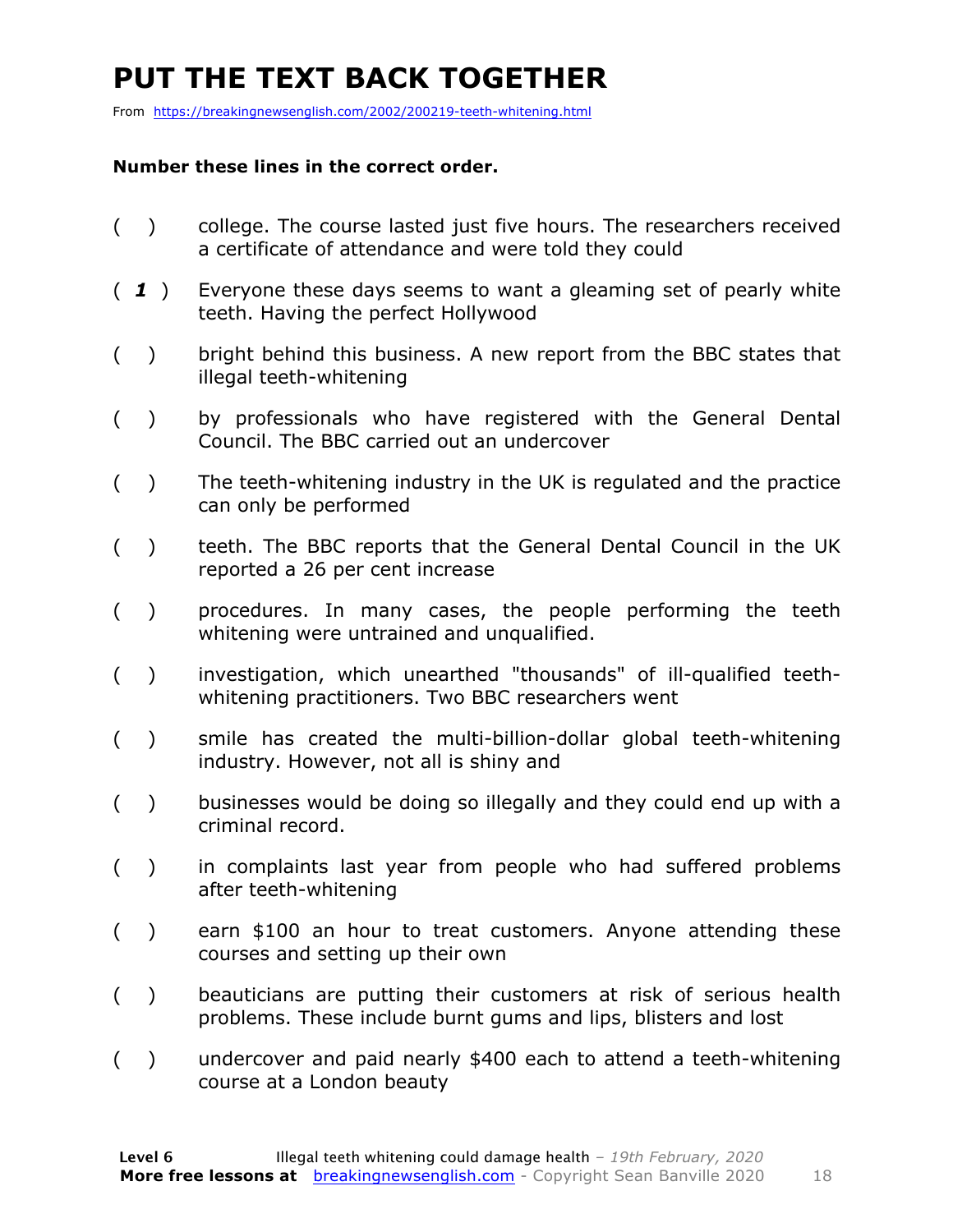#### **PUT THE WORDS IN THE RIGHT ORDER**

From https://breakingnewsenglish.com/2002/200219-teeth-whitening.html

1. set pearly A teeth . gleaming white of

2. and bright behind is All shiny business . this

3. at are customers their Beauticians putting risk .

4. had teeth-whitening after who procedures . People suffered problems

5. performing people whitening untrained . the teeth The were

6. performed practice professionals . be only The can by

7. an undercover carried The BBC out investigation .

8. a beauty teeth-whitening London course at A college .

9. of a attendance . received The researchers certificate

10. record . criminal could a They with end up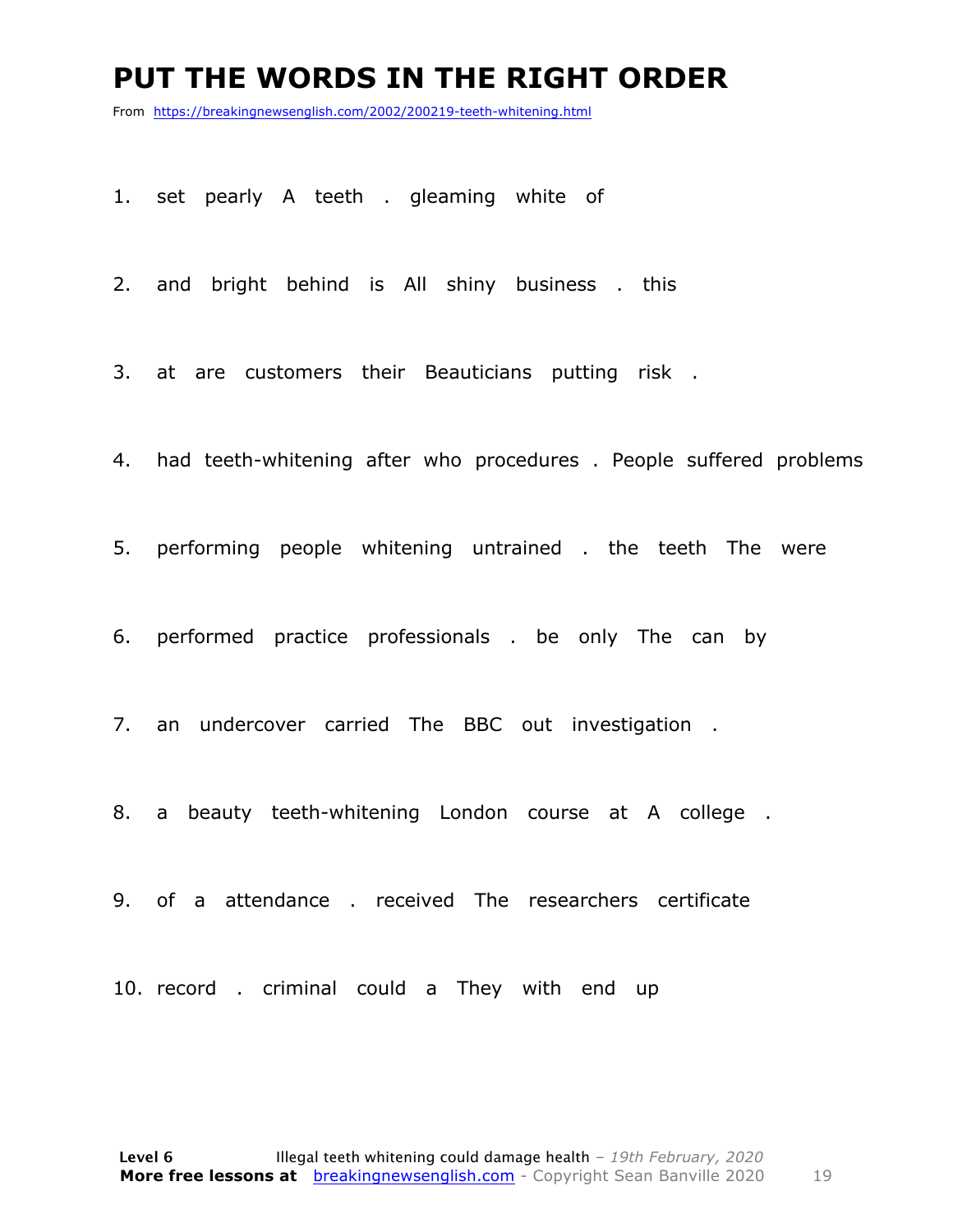### **CIRCLE THE CORRECT WORD (20 PAIRS)**

From https://breakingnewsenglish.com/2002/200219-teeth-whitening.html

Everyone these days seems to want a *gleaming / gloomy* set of pearly white teeth. Having the perfect Hollywood *smiley / smile* has created the multibillion-dollar global teeth-whitening industry. However, not *all / every* is shiny and bright *behind / beyond* this business. A new report from the BBC states that illegal teeth-whitening beauticians are putting their customers at *riskiness / risk* of serious health problems. These include burnt *gems / gums* and lips, *blisters / blister* and lost teeth. The BBC reports that the General Dental Council in the UK reported a 26 per cent increase in *compliance / complaints* last year from people who had suffered problems after teethwhitening *proceeds / procedures*. In many cases, the people performing the teeth whitening were untrained and *unqualified / qualification*.

The teeth-whitening industry in the UK is regulated and the *practical / practice* can only be *performed / preformats* by professionals who have registered with the General Dental Council. The BBC carried *in / out* an undercover investigation, which *earthed / unearthed* "thousands" of illqualified teeth-whitening practitioners. Two BBC researchers *opened / went* undercover and paid nearly \$400 each to *attend / tend* a teeth-whitening course at a London beauty college. The course lasted just five hours. The researchers received a *qualify / certificate* of attendance and were told they could earn \$100 an hour to *threat / treat* customers. Anyone attending these courses and *setting / settling* up their own businesses would be doing so illegally and they could end up with a criminal *CD / record*.

#### **Talk about the connection between each pair of words in italics, and why the correct word is correct.**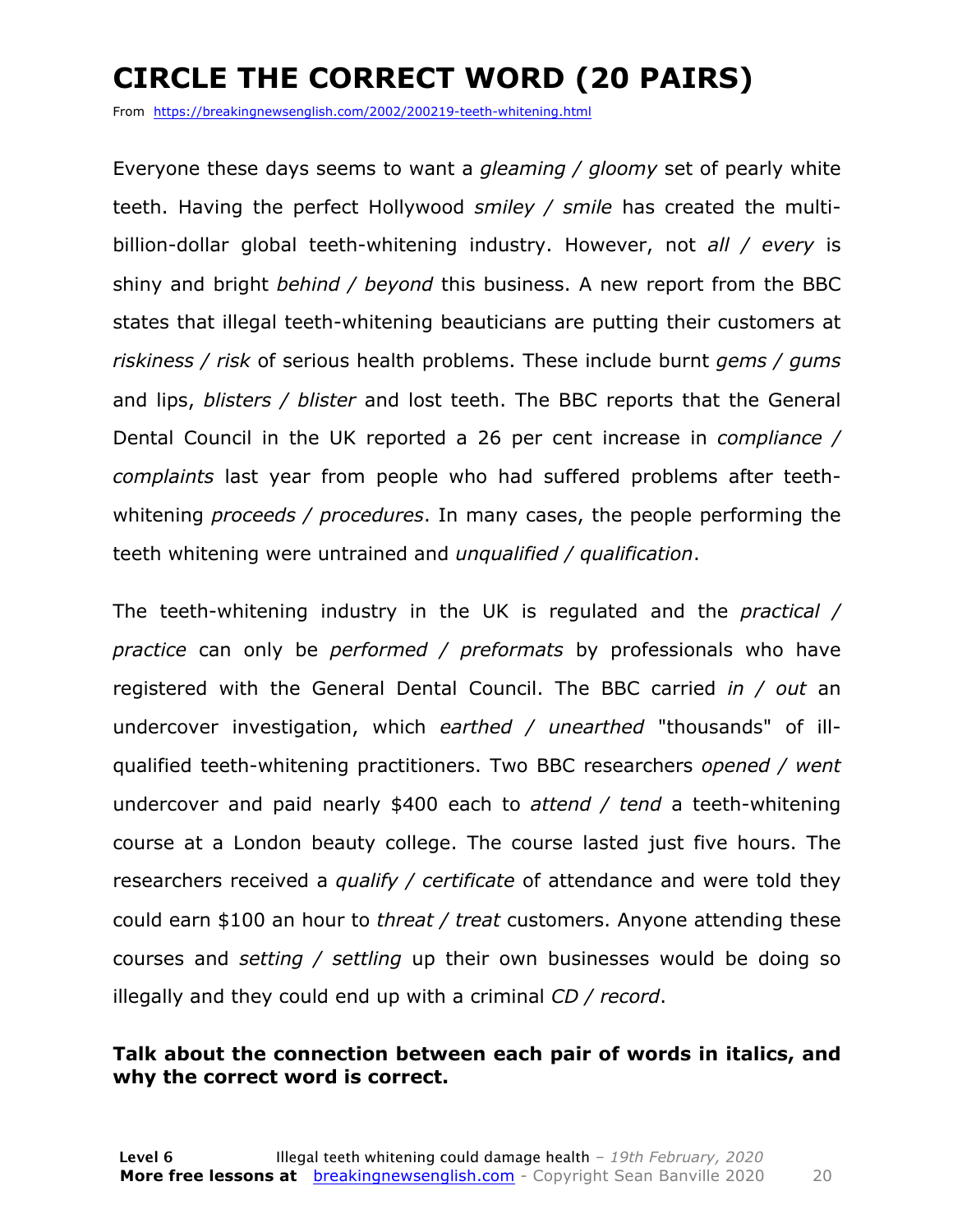### **INSERT THE VOWELS (a, e, i, o, u)**

From https://breakingnewsenglish.com/2002/200219-teeth-whitening.html

E v\_r y\_n\_ t h\_s\_ d\_y s s\_ **\_** m s t\_ w\_n t \_ g l\_ **\_** m\_n g s\_t \_f p\_ **\_** r l y w h\_t\_ t\_ **\_** t h . H\_v\_n g t h\_ p\_r f\_c t H\_l l y w\_ **\_** d s m\_l\_ h\_s c r\_ **\_** t\_d t h\_ m\_l t\_ b\_l l\_ **\_** n - d\_l l\_r g l\_b\_l t\_ **\_** t h - w h\_t\_n\_n g \_n d\_s t r y . H\_w\_v\_r , n\_t \_l l \_s s h\_n y \_n d b r\_g h t  $b_h$ nd ths  $b_s$ nss. Anw rp\_rt fr\_m th\_ B B C s t\_t\_s t h\_t \_l l \_g\_l t\_ **\_** t h - w h\_t\_n\_n g b \_ **\_ \_** t\_c\_ **\_** n s \_r\_ p\_t t\_n g t h\_ **\_** r c\_s t\_m\_r s \_t r\_s k \_f s\_r\_ **\_ \_** s h \_ **\_** l t h p r\_b l\_m s . T h\_s\_ \_n c l\_d\_ b\_r n t g\_m s \_n d l\_p s , b l\_s t\_r s \_n d l\_s t t \_ **\_** t h . T h\_ B B C r\_p\_r t s t h\_t t h\_ G\_n\_r\_l D\_n t\_l C\_ **\_** n c\_l \_n t h\_ U K r\_p\_r t\_d \_ 2 6 p\_r c\_n t \_n c r\_ **\_** s\_ \_n c\_m p l\_ **\_** n t s l\_s t y\_ **\_** r f r\_m p\_ **\_** p l\_ w h\_ h\_d s\_f f\_r\_d p r\_b l\_m s \_f t\_r t\_ **\_** t h - w  $h_t$ <sub>n</sub> $n$  g  $p$  r<sub>1</sub> c<sub>1</sub> d<sub>1</sub> r<sub>1</sub> s . In m<sub>1</sub> n y c<sub>1</sub> s<sub>1</sub> s<sub>1</sub>, th<sub>1</sub> p<sub>1</sub> p<sub>1</sub> l\_ p\_r f\_r m\_n g t h\_ t\_ **\_** t h w h\_t\_n\_n g w\_r\_ \_n t r \_ **\_** n\_d \_n d \_n q\_ **\_** l\_f\_ **\_** d .

T h\_ t\_ **\_** t h - w h\_t\_n\_n g \_n d\_s t r y \_n t h\_ U K \_s r\_g\_l\_t\_d \_n d t h\_ p r\_c t\_c\_ c\_n \_n l y b\_ p\_r f\_r m\_d b y p r\_f\_s s\_ **\_** n\_l s w h\_ h\_v\_ r\_g\_s t\_r\_d w\_t h t h\_ G\_n\_r\_l D\_n t\_l C\_ **\_** n c\_l . T h\_ B B C c\_r r \_ **\_** d \_ **\_** t \_n \_n d\_r c\_v\_r \_n v\_s t\_g\_t\_ **\_** n , w h\_c h \_n\_ **\_** r t h\_d " t h\_ **\_** s\_n d s " \_f \_l l - q \_ **\_** l\_f\_ **\_** d t\_ **\_** t h - w h\_t\_n\_ n g p r\_c t\_t\_ **\_** n\_r s . T w\_ B B C r\_s\_ **\_** r c h\_r s w\_n t \_n d\_r c\_v\_r \_n d p\_ **\_** d n\_ **\_** r l y \$ 4 0 0 \_ **\_** c h t\_ \_t t\_n d \_ t\_ **\_** t h - w h\_t\_n\_n g c\_ **\_** r s\_ \_t \_ L\_n d\_n b\_ **\_ \_** t y c\_l l\_g\_. T h\_ c\_ **\_** r s\_ l\_s t\_d j\_s t f\_v\_ h\_ **\_** r s . T h\_ r\_s\_ **\_** r c h\_r s r\_c\_ **\_** v\_d \_ c\_r t\_f\_c\_t\_ \_f \_t t\_n d\_n c\_ \_n d w\_r\_ t\_l d t h\_y c\_ **\_** l d \_ **\_** r n \$ 1 0 0 \_n h\_ **\_** r t\_ t r\_ **\_** t c\_s t\_m\_r s . A n y\_n\_ \_t t\_n d\_n g t h\_s\_ c\_ **\_** r s\_s \_n d s\_t t\_n g \_p t h \_ **\_** r \_w n b\_s\_n\_s s\_s w\_ **\_** l d b\_ d\_ **\_** n g s\_ \_l l\_g\_l l y \_n d t h\_y c\_ **\_** l d \_n d \_p w\_t h \_ c  $r_{m}$ n $l$   $r_{c}$   $r$   $d$  .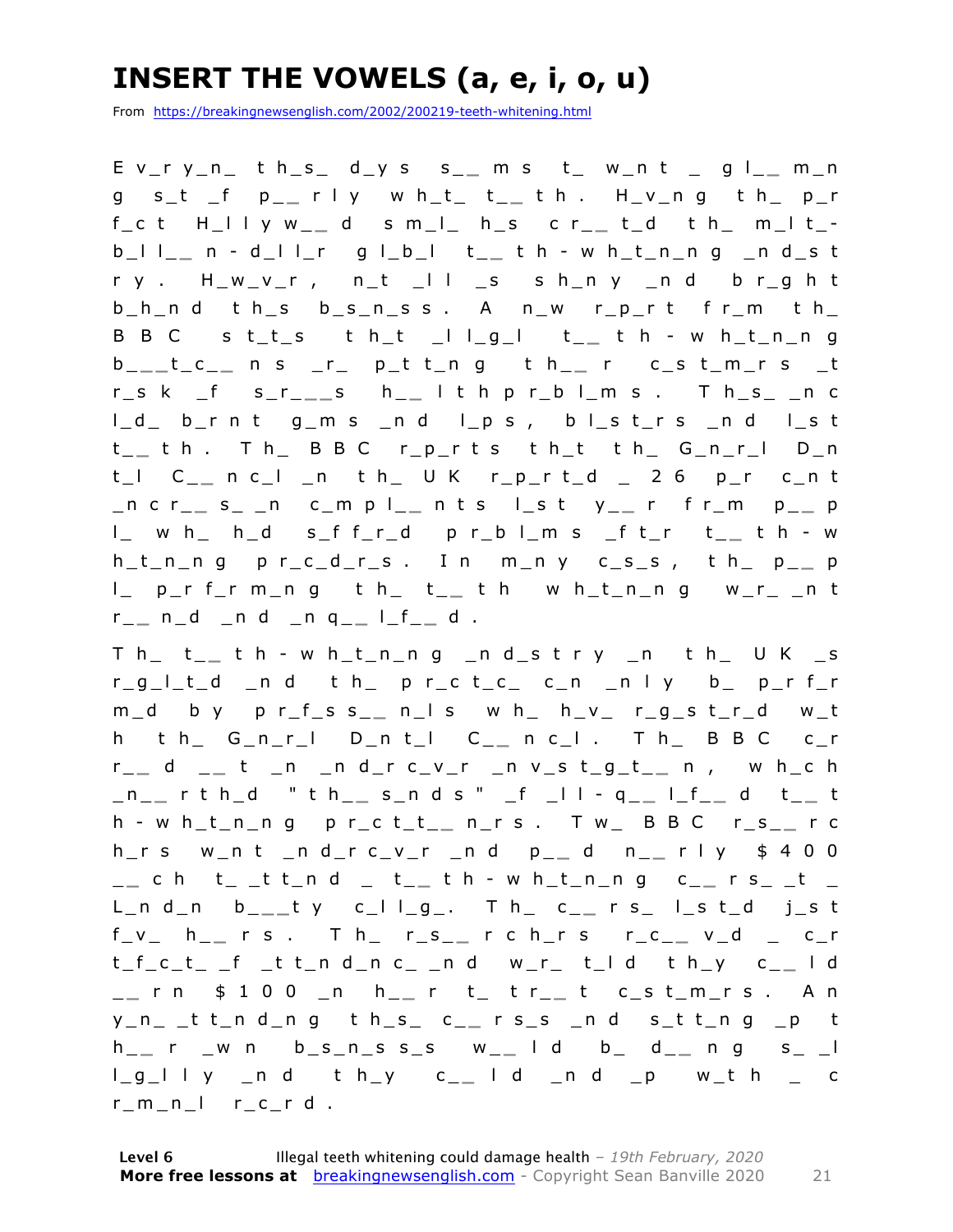#### **PUNCTUATE THE TEXT AND ADD CAPITALS**

From https://breakingnewsenglish.com/2002/200219-teeth-whitening.html

everyone these days seems to want a gleaming set of pearly white teeth having the perfect hollywood smile has created the multibilliondollar global teethwhitening industry however not all is shiny and bright behind this business a new report from the bbc states that illegal teethwhitening beauticians are putting their customers at risk of serious health problems these include burnt gums and lips blisters and lost teeth the bbc reports that the general dental council in the uk reported a 26 per cent increase in complaints last year from people who had suffered problems after teethwhitening procedures in many cases the people performing the teeth whitening were untrained and unqualified

the teethwhitening industry in the uk is regulated and the practice can only be performed by professionals who have registered with the general dental council the bbc carried out an undercover investigation which unearthed thousands of illqualified teethwhitening practitioners two bbc researchers went undercover and paid nearly 400 each to attend a teethwhitening course at a london beauty college the course lasted just five hours the researchers received a certificate of attendance and were told they could earn 100 an hour to treat customers anyone attending these courses and setting up their own businesses would be doing so illegally and they could end up with a criminal record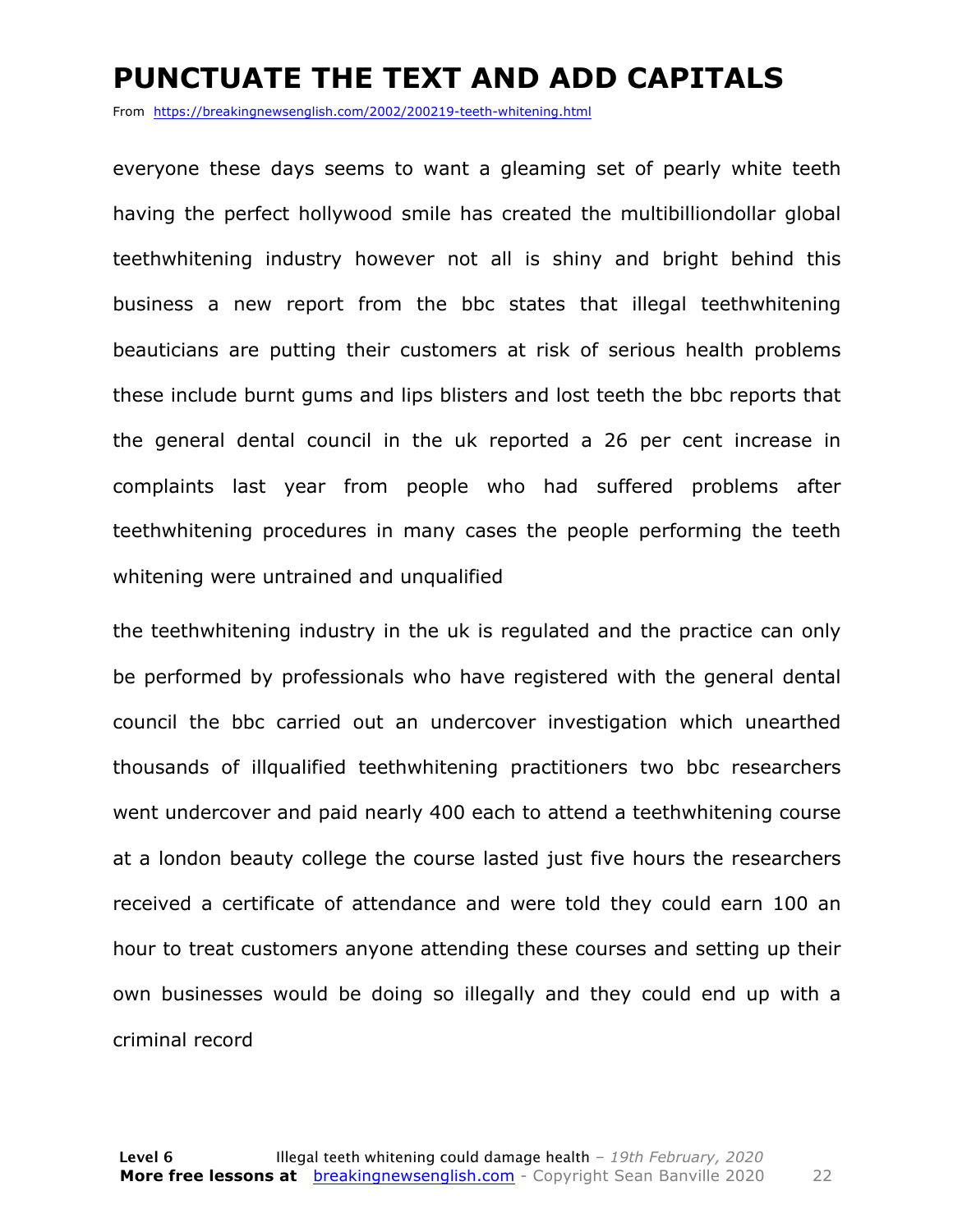## **PUT A SLASH ( / ) WHERE THE SPACES ARE**

From https://breakingnewsenglish.com/2002/200219-teeth-whitening.html

Everyonethesedaysseemstowantagleamingsetofpearlywhiteteeth. HavingtheperfectHollywoodsmilehascreatedthemulti-billion-dollarg lobalteeth-whiteningindustry.However,notallisshinyandbrightbehi ndthisbusiness.AnewreportfromtheBBCstatesthatillegalteeth-whit eningbeauticiansareputtingtheircustomersatriskofserioushealthpro blems.Theseincludeburntgumsandlips,blistersandlostteeth.TheBBC reportsthattheGeneralDentalCouncilintheUKreporteda26percentinc reaseincomplaintslastyearfrompeoplewhohadsufferedproblemsafte rteeth-whiteningprocedures.Inmanycases,thepeopleperformingth eteethwhiteningwereuntrainedandunqualified.Theteeth-whitenin gindustryintheUKisregulatedandthepracticecanonlybeperformedby professionalswhohaveregisteredwiththeGeneralDentalCouncil.The BBCcarriedoutanundercoverinvestigation,whichunearthed"thousan ds"ofill-qualifiedteeth-whiteningpractitioners.TwoBBCresearchers wentundercoverandpaidnearly\$400eachtoattendateeth-whiteni ngcourseataLondonbeautycollege.Thecourselastedjustfivehours.Th eresearchersreceivedacertificateofattendanceandweretoldtheycoul dearn\$100anhourtotreatcustomers.Anyoneattendingthesecourses andsettinguptheirownbusinesseswouldbedoingsoillegallyandtheyco uldendupwithacriminalrecord.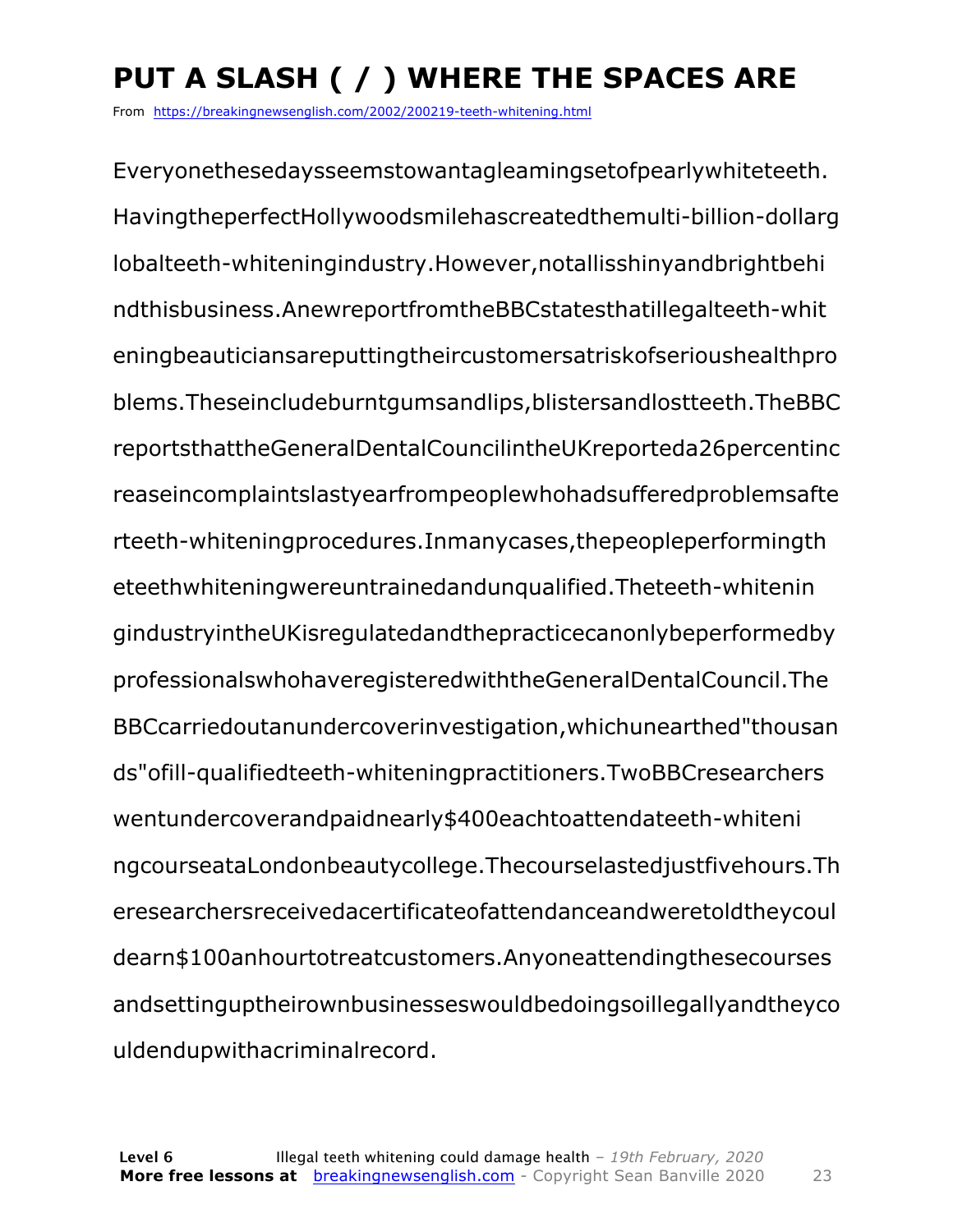### **FREE WRITING**

From https://breakingnewsenglish.com/2002/200219-teeth-whitening.html

Write about teeth whitening for 10 minutes. Comment on your partner's paper.

|                          | $\overbrace{\hspace{25mm}}^{}$ |
|--------------------------|--------------------------------|
|                          |                                |
|                          | $\overline{\phantom{a}}$       |
|                          |                                |
|                          |                                |
|                          |                                |
| $\overline{\phantom{a}}$ |                                |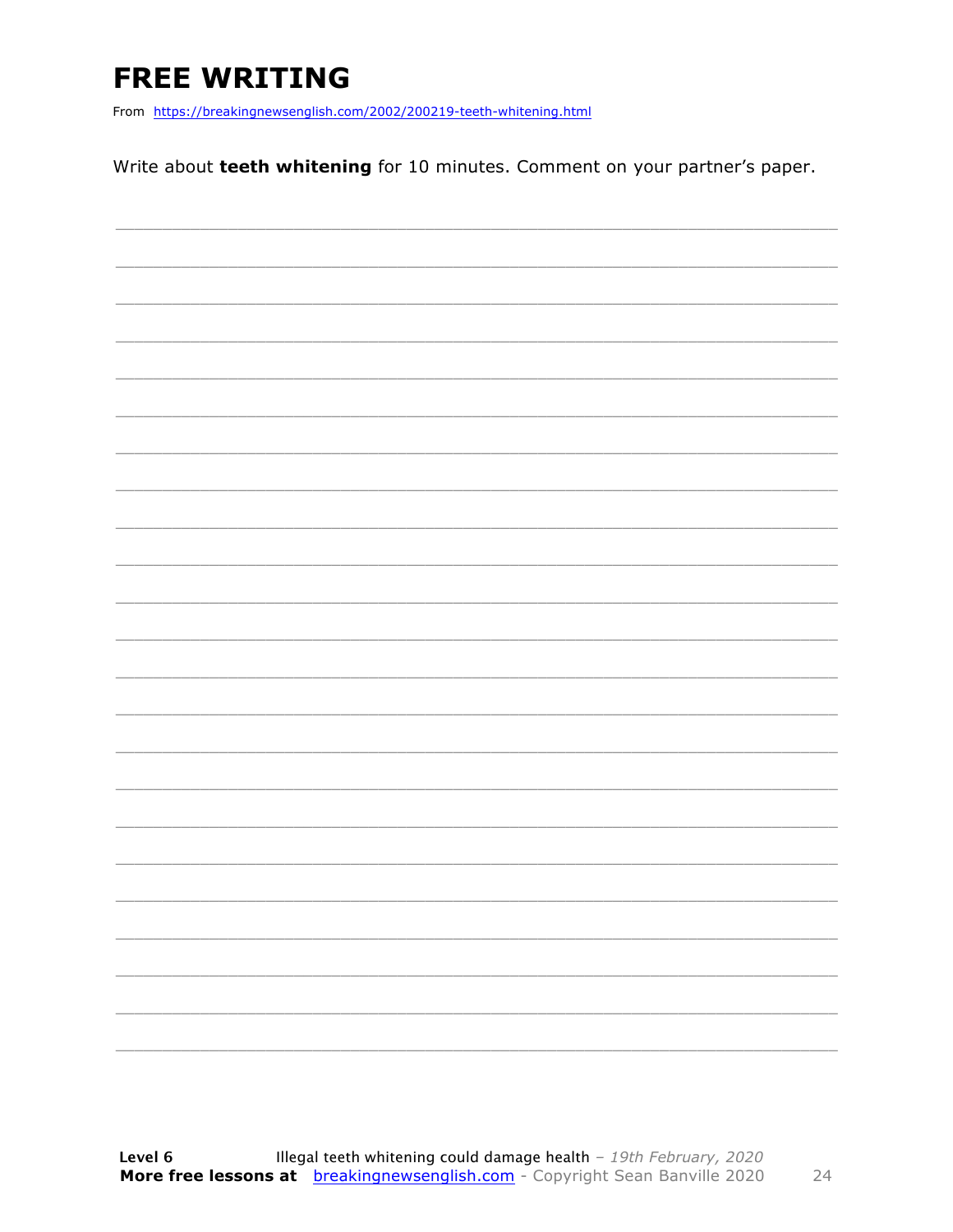### **ACADEMIC WRITING**

From https://breakingnewsenglish.com/2002/200219-teeth-whitening.html

Having beautiful, straight white teeth helps us to be successful in life. Discuss.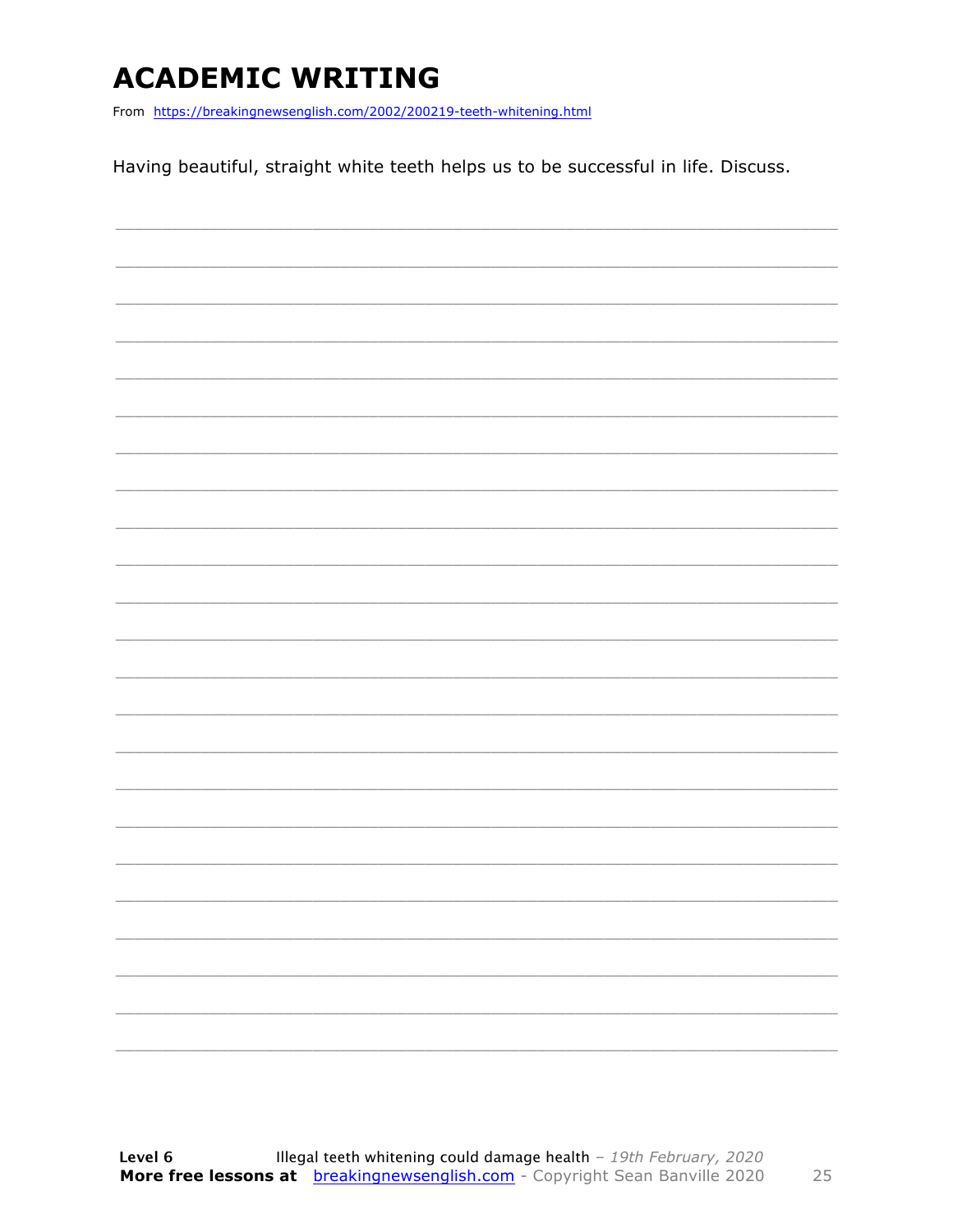#### **HOMEWORK**

**1. VOCABULARY EXTENSION:** Choose several of the words from the text. Use a dictionary or Google's search field (or another search engine) to build up more associations / collocations of each word.

**2. INTERNET:** Search the Internet and find out more about this news story. Share what you discover with your partner(s) in the next lesson.

**3. TEETH WHITENING:** Make a poster about teeth whitening. Show your work to your classmates in the next lesson. Did you all have similar things?

**4. TOOTH DIVERSITY:** Write a magazine article about starting a campaign to celebrate all kinds of teeth and smiles. Include imaginary interviews with people who are for and against this.

Read what you wrote to your classmates in the next lesson. Write down any new words and expressions you hear from your partner(s).

**5. WHAT HAPPENED NEXT?** Write a newspaper article about the next stage in this news story. Read what you wrote to your classmates in the next lesson. Give each other feedback on your articles.

**6. LETTER:** Write a letter to an expert on teeth whitening. Ask him/her three questions about it. Give him/her three of your opinions on white teeth. Read your letter to your partner(s) in your next lesson. Your partner(s) will answer your questions.